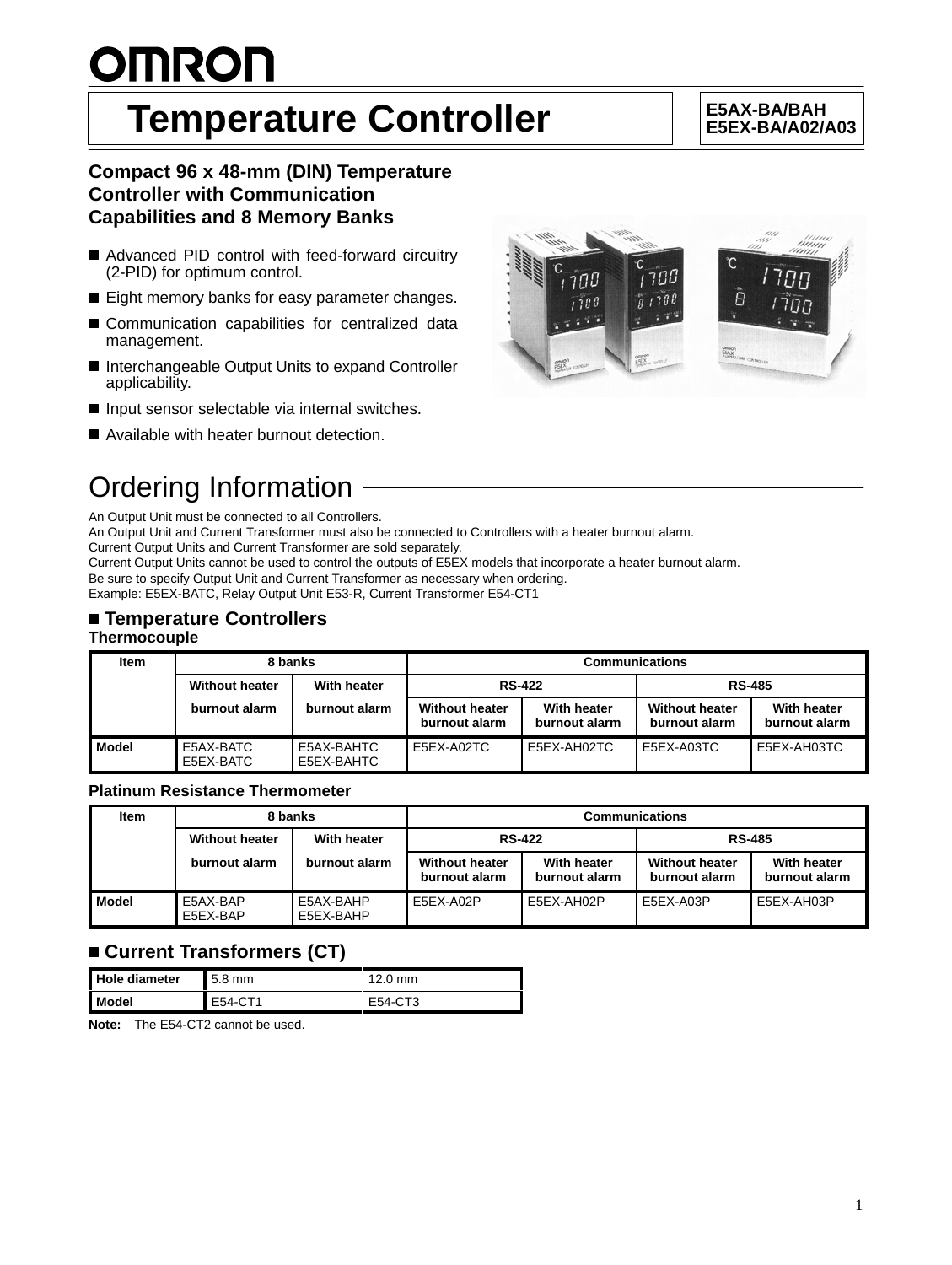## **Temperature Ranges**

#### **Thermocouple**

| Input (switch<br>selectable)                                             |              | R<br><b>Platinum</b><br>vs.<br>platinum.<br>rhodium<br>13% | s<br><b>Platinum</b><br>VS.<br>platinum.<br><b>rhodium</b><br>10% | K (CA)<br>Chromel vs.<br>alumel | $J/L$ (IC)<br>Iron vs.<br>constantan | $T/U$ (CC)<br>Copper vs.<br>constantan | E(CRC)<br><b>Chromel</b><br>vs.<br>constantan | в<br>Platinum.<br>rhodium<br>30% vs.<br>platinum.<br>rhodium 6% | N<br><b>Nichrosil</b><br>vs. nisil |
|--------------------------------------------------------------------------|--------------|------------------------------------------------------------|-------------------------------------------------------------------|---------------------------------|--------------------------------------|----------------------------------------|-----------------------------------------------|-----------------------------------------------------------------|------------------------------------|
| Range                                                                    | $^{\circ}$ C | 0 to 1.700                                                 | 0 to 1.700                                                        | $-200$ to 1.300                 | $-100$ to 850                        | $-200$ to 400                          | $0$ to $600$                                  | 100 to 1.800                                                    | 0 to 1.300                         |
|                                                                          | $\circ$ F    | 0 to 3,000                                                 | 0 to 3,000                                                        | $-300$ to 2.300                 | $-100$ to 1,500                      | $-300$ to $700$                        | 0 to 1.100                                    | 300 to 3,200                                                    | 0 to 2,300                         |
| Resolution<br>$(^{\circ}C/\ ^{\circ}F)$<br>(main settings)<br>and alarm) |              |                                                            |                                                                   |                                 |                                      |                                        |                                               |                                                                 |                                    |

#### **Platinum Resistance Thermometer**

| Input (switch selectable)                                                 |    | JPt100/Pt100   |
|---------------------------------------------------------------------------|----|----------------|
| °C<br>Range                                                               |    | –99.9 to 450.0 |
|                                                                           | ∘⊏ | –99.9 to 800.0 |
| Resolution ( ${}^{\circ}$ C/ ${}^{\circ}$ F) (main<br>settings and alarm) |    | 0.1            |

## Specifications -

## **Ratings**

| <b>Supply voltage</b>            | 100 to 240 VAC, 50/60 Hz                                                                                                                                                                                                                                     |
|----------------------------------|--------------------------------------------------------------------------------------------------------------------------------------------------------------------------------------------------------------------------------------------------------------|
| Operating voltage range          | 85% to 110% of rated supply voltage                                                                                                                                                                                                                          |
| <b>Power consumption</b>         | Approx. 10 VA (at 100 VAC) to 15 VA (at 24 VAC)                                                                                                                                                                                                              |
| Input                            | Thermocouple (R/S/K/J/T/E/B/N/L/U) or platinum resistance thermometer (Pt100/JPt 100),<br>selectable                                                                                                                                                         |
| <b>Current Transformer input</b> | Connect an exclusive Current Transformer unit (E54-CT1 or E54-CT3).                                                                                                                                                                                          |
| <b>Control output</b>            | See Control Output Unit Ratings (Control Output Units are sold separately.)                                                                                                                                                                                  |
| <b>Control mode</b>              | PID control with feed-forward circuitry (feed-forward PID) with auto-tuning or ON/OFF                                                                                                                                                                        |
| Alarm output                     | Relay output, 2 independent SPST-NO contacts; 3 A, 250 VAC (resistive load)                                                                                                                                                                                  |
| Heater burnout alarm output      | Relay output, SPST-NO; 1 A, 250 VAC (resistive load)                                                                                                                                                                                                         |
| <b>Setting method</b>            | Digital setting via Up and Down Keys                                                                                                                                                                                                                         |
| <b>Indication method</b>         | Digital indications (character heights: PV: 11 mm, SV: 8 mm, BK: 8 mm) (color PV: red,<br>SV: green, BK: orange)                                                                                                                                             |
| <b>Bank selection</b>            | No voltage, contact signal input; contact impedance: 100 $\Omega$ max.                                                                                                                                                                                       |
| <b>Other functions</b>           | Upper and lower limits for set value<br>Key protection<br>Input shift<br>Scale selection (°C/°F)<br>Normal and reverse output selection<br><b>Bank selection</b><br>Bank copy<br>Watchdog timer function (Detects failures in the CPU and restores the CPU.) |

## **Output Unit Ratings**

| <b>Relay Output Unit</b>    | E53-R        | SPDT, 5 A, 250 VAC (resistive load)                                    |  |
|-----------------------------|--------------|------------------------------------------------------------------------|--|
| <b>SSR Output Unit</b>      | E53-S        | SPST-NO; 1 A, 75 to 250 VAC; leakage current: 1.5 mA max. (at 200 VAC) |  |
| <b>Voltage Output Unit</b>  | E53-Q        | 40 mA max., 12 VDC; NPN (with short-circuit protection)                |  |
| (for driving SSR)           |              | <b>E53-Q3</b> 20 mA max., 24 VDC; NPN (with short-circuit protection)  |  |
|                             |              | <b>E53-Q4</b> 20 mA max., 24 VDC; PNP (with short-circuit protection)  |  |
| <b>Current Output Unit*</b> | <b>E53-C</b> | 4 to 20 mA, DC: 600 $\Omega$ max.; resolution: 212                     |  |

\*Current Output Units cannot be used to control the outputs of E5EX models that incorporate a heater burnout alarm.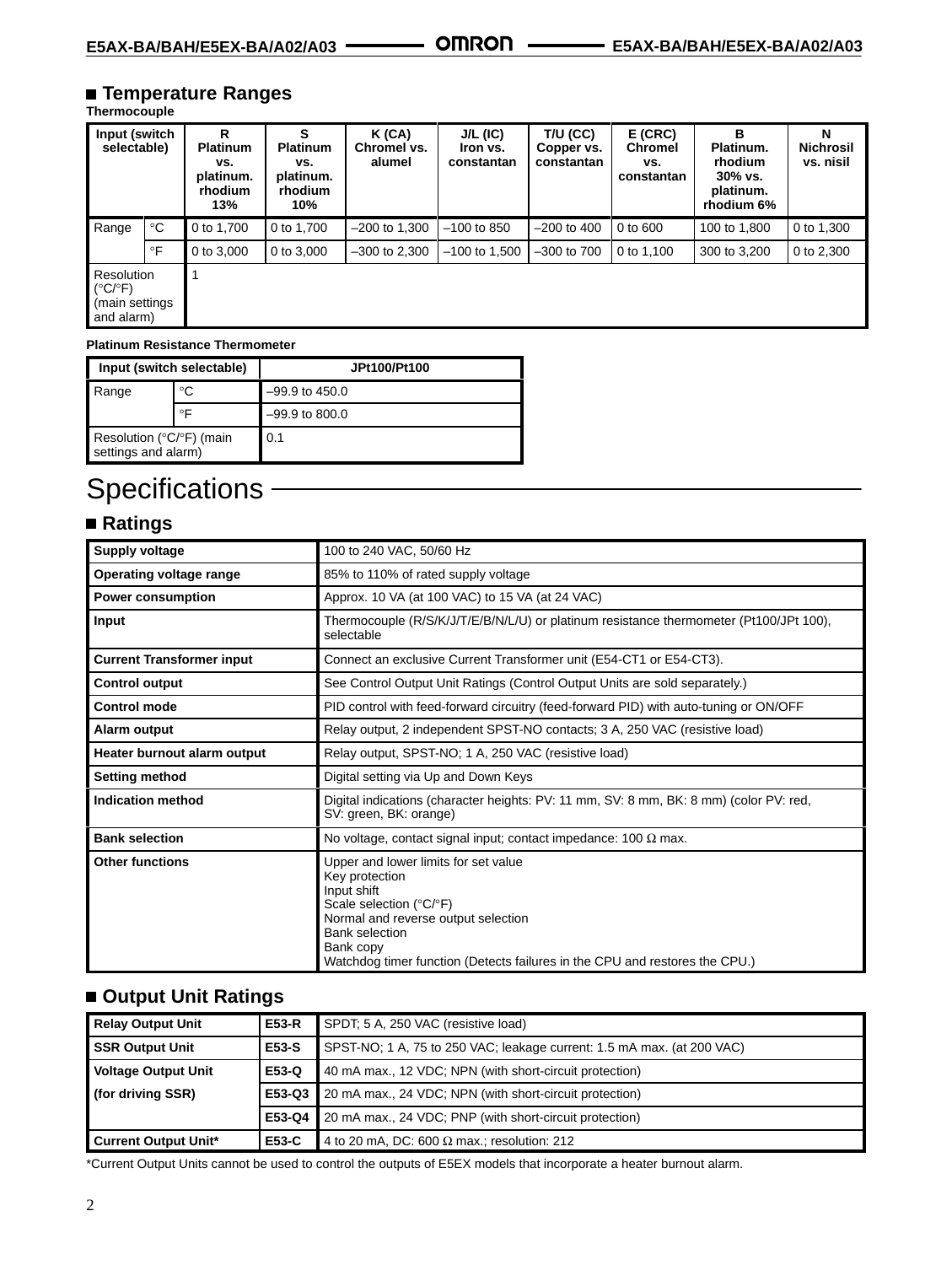## **Current Transformer Ratings**

| Max. continuous heater current | 50 A                                           |
|--------------------------------|------------------------------------------------|
| Dielectric strength            | 1,000 VAC (for 1 min)                          |
| <b>Vibration resistance</b>    | 50 Hz (approx. 10G)                            |
| Weight                         | E54-CT1: Approx. 11.5 g: E54-CT3: Approx. 50 g |
| Accessories (E54-CT3 only)     | Contact: 2; Plug: 2                            |

## **Controller Characteristics**

| Setting accuracy*            | $(\pm 0.3\%$ of set value or $\pm 1\degree$ C, whichever greater) $\pm 1$ digit max.                                                                                                                  |
|------------------------------|-------------------------------------------------------------------------------------------------------------------------------------------------------------------------------------------------------|
| <b>Indication accuracy</b>   | $(\pm 0.3\%$ of indication value or $\pm 1^{\circ}$ C, whichever greater) $\pm 1$ digit max. (Set value coincides with<br>the indicated value, because no relative error exists between both values.) |
| <b>Hysteresis</b>            | 0.0° to 999.9 °C/°F (in units of 0.1°C/°F) (during ON/OFF control action)                                                                                                                             |
| <b>Proportional band</b>     | 0.0° to 999.9 °C/°F (in units of 0.1°C/°F)                                                                                                                                                            |
| Integral (reset) time        | 0 to 3,999 s (in units of 1 s)                                                                                                                                                                        |
| Derivative (rate) time       | 0 to 3,999 s (in units of 1 s)                                                                                                                                                                        |
| Alarm output setting range   | Thermocouple: $-999^\circ$ to 9,999 $\degree$ C/ $\degree$ F (in units of 1 $\degree$ C/ $\degree$ F)<br>Platinum resistance thermometer: $-99.9^{\circ}$ to 999.9°C/°F (in units of 0.1°C/°F)        |
| <b>Control period</b>        | Pulse output: 1 to 99 s (in units of 1 s)                                                                                                                                                             |
| <b>Sampling period</b>       | 500 ms                                                                                                                                                                                                |
| Output refresh period        | $500$ ms                                                                                                                                                                                              |
| Display refresh period       | 500 ms                                                                                                                                                                                                |
| Input shift range            | $-99.9^{\circ}$ to 999.9 $^{\circ}$ C/ $^{\circ}$ F (in units of 1 $^{\circ}$ C/ $^{\circ}$ F)                                                                                                        |
| <b>Insulation resistance</b> | 20 MΩ min. (at 500 VDC) (measured with a Control Output Unit attached)                                                                                                                                |
| <b>Dielectric strength</b>   | 2,000 VAC, 50/60 Hz for 1 minute between terminals of different polarities (measured with a<br>Control Output Unit attached)                                                                          |
| <b>Vibration resistance</b>  | Malfunction: 2 to 55 Hz, 2G 10 minutes each in X, Y, and Z directions<br>Destruction: 10 to 55 Hz, 0.75-mm double amplitude 2 hours each in X, Y, and Z directions                                    |
| <b>Shock resistance</b>      | Malfunction: 200 m/s <sup>2</sup> 3 times each in 6 directions<br>Destruction: $300 \text{ m/s}^2$ 3 times each in 6 directions                                                                       |
| <b>Ambient temperature</b>   | Operating: $-10^\circ$ to 55 $\degree$ C (with no icing)<br>Storage: $-25^\circ$ to 65 $\degree$ C (with no icing)                                                                                    |
| <b>Ambient humidity</b>      | Operating: 35% to 85%                                                                                                                                                                                 |
| <b>Memory protection</b>     | Non-volatile memory                                                                                                                                                                                   |
| <b>Enclosure ratings</b>     | Front panel: IEC standard IP50<br>Rear case: IEC standard IP20<br>Terminals:<br><b>IEC standard IP00</b>                                                                                              |
| Weight                       | Approx. 310 g; mounting bracket: approx. 50 g                                                                                                                                                         |

\*The accuracy of U thermocouples under temperatures from –150° to 400°C (–240° to 700°F) is ±2°C (±3.6°F) ±1 digit. Accuracy is reduced below –150°C (–240°F). The accuracy of R and S thermocouples under 0° to 200°C (0° to 400°F) is ±3°C (±5.4°F) ±1 digit. The accuracy of the B thermocouple below 400°C (750°F) is not guaranteed.

## ■ Output Unit Characteristics

| Relay unit life expectancy | 10,000,000 operations min.<br>Mechanical: |
|----------------------------|-------------------------------------------|
|                            | 100.000<br>operations min.<br>Electrical: |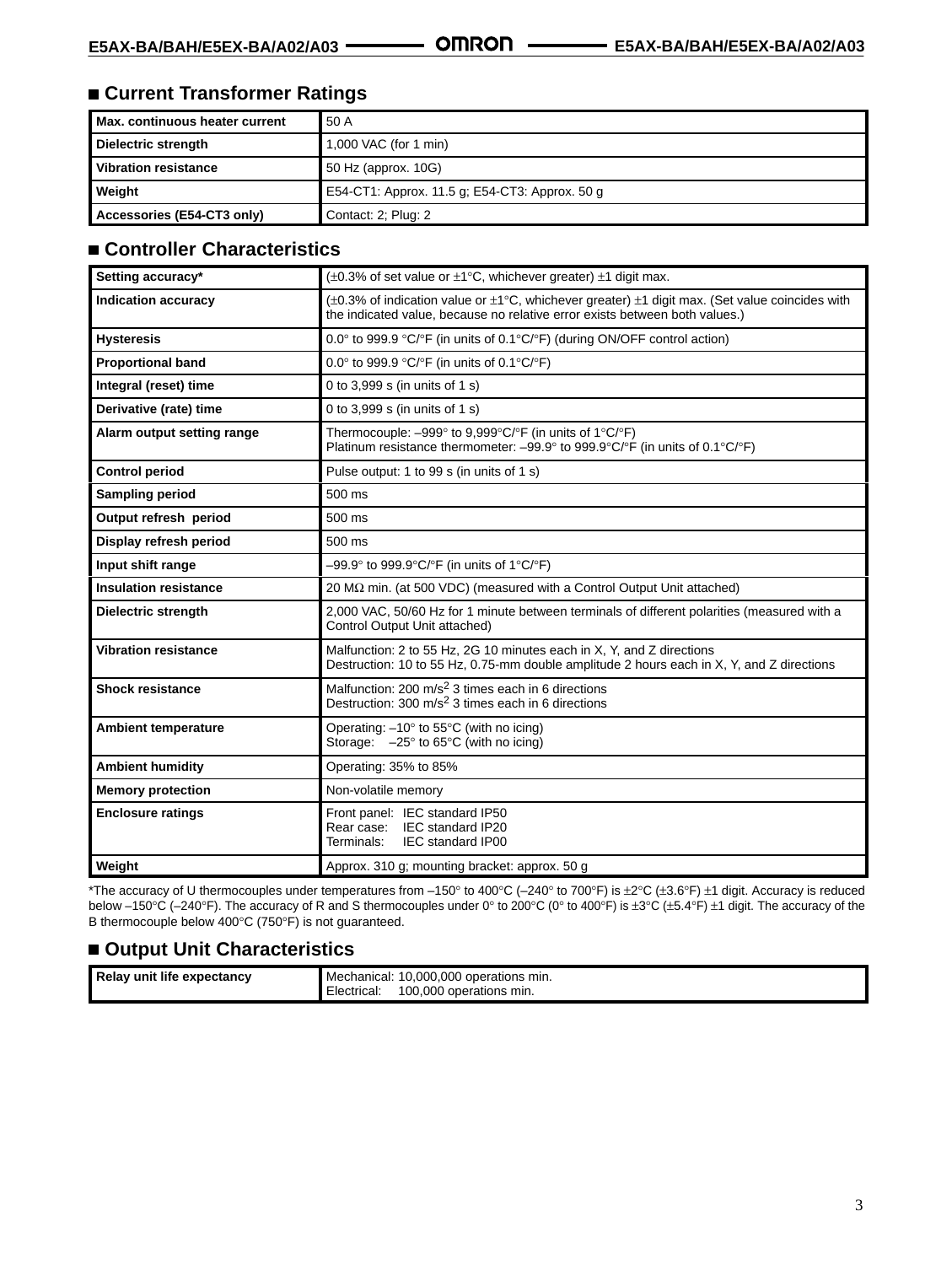## ■ Heater Burnout Detection Characteristics

| Max. heater current                    | 50 A, single-phase                        |
|----------------------------------------|-------------------------------------------|
| Monitor accuracy of input current      | $\pm$ 5% of full scale $\pm$ 1 digit max. |
| Heater burnout detection setting range | 0.1 to 49.9 A (in units of 0.1 A)*        |
| Heater current monitor range           | 0.0 to 50.0 A                             |
| Min. detectable ON time                | 200 ms**                                  |

\*Heater burnout is not detected when current is set to 0.0 A; the burnout alarm will be automatically turned ON when current is set to 50.0 A. \*\*When the control output is ON for less than 200 ms, heater burnout is not detected and heater current is not measured.

## **Communications**

| Protocol                                                                                                                       |  | <b>RS-422</b>                                                                                                                                                                   | <b>RS-485</b>       |  |
|--------------------------------------------------------------------------------------------------------------------------------|--|---------------------------------------------------------------------------------------------------------------------------------------------------------------------------------|---------------------|--|
| <b>Transmission method</b>                                                                                                     |  | 4-wire, half-duplex                                                                                                                                                             | 2-wire, half-duplex |  |
| <b>Synchronization method</b>                                                                                                  |  | Start-stop synchronization                                                                                                                                                      |                     |  |
| <b>Baud rate</b>                                                                                                               |  | 150/300/600/1,200/2,400/4,800/9,600 bps                                                                                                                                         |                     |  |
| <b>Transmission code</b>                                                                                                       |  | ASCII (7-bit)                                                                                                                                                                   |                     |  |
| <b>Communications</b><br><b>Write to Temperature</b><br><b>Controller</b><br><b>Read from</b><br><b>Temperature Controller</b> |  | Main setting, set alarm value, proportional band, integral time, derivative time,<br>Auto-tuning (AT) start/stop, heater burnout alarm set value                                |                     |  |
|                                                                                                                                |  | Main setting, set alarm value, proportional band, integral time, derivative time, process<br>temperature, heater burnout alarm set value, Current Transformer input value, etc. |                     |  |

**Note:** 1. The maximum total cable length must not exceed the following limits.

RS-422: 500 m, RS-485: 500 m

2. A maximum of 32 Temperature Controllers can be connected to one host computer using serial communications (RS-422). In the case of the RS-485 serial communications, however, a maximum of 31 Temperature Controllers can be connected to one host computer.

## Nomenclature -

## **E5AX-BA/BAH**



4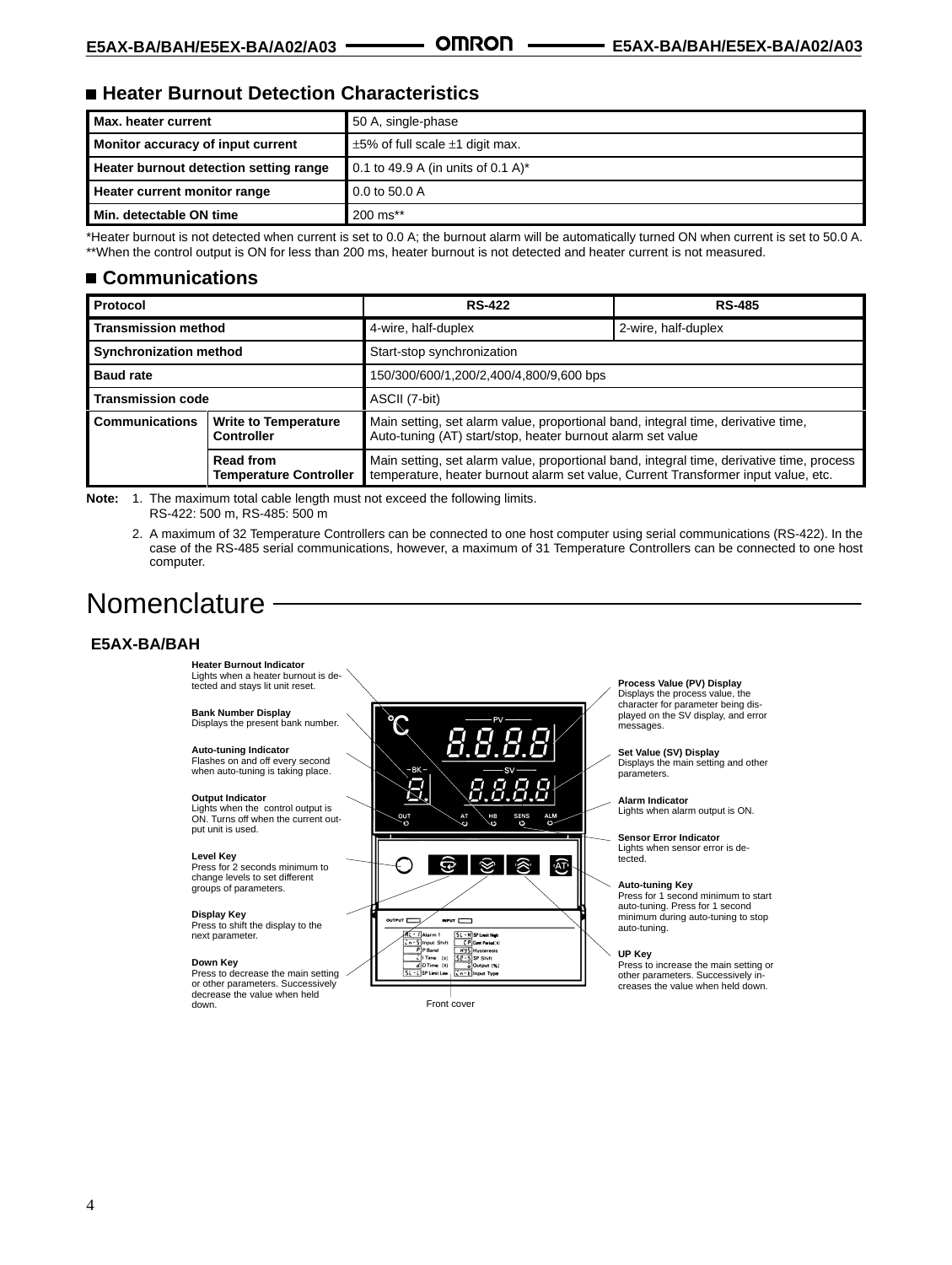**E5EX-BAH**

#### **E5EX-BA**

| <b>Auto-tuning Indicator</b><br>Flashes on and off every second<br>when auto-tuning is taking place.                                                                                             | and error messages.                                                                                                                                                                                     | Process Value (PV) Display<br>Displays the process value, the character for<br>parameter being displayed on the SV display,                                                                                                                                                 | <b>Heater Burnout Indicator</b>                                                                                                                                                                                                                                                     | Lights when a heater burnout is<br>detected and stays lit until reset.    |
|--------------------------------------------------------------------------------------------------------------------------------------------------------------------------------------------------|---------------------------------------------------------------------------------------------------------------------------------------------------------------------------------------------------------|-----------------------------------------------------------------------------------------------------------------------------------------------------------------------------------------------------------------------------------------------------------------------------|-------------------------------------------------------------------------------------------------------------------------------------------------------------------------------------------------------------------------------------------------------------------------------------|---------------------------------------------------------------------------|
| <b>Bank Number Display</b><br>Displays the present<br>bank number.                                                                                                                               |                                                                                                                                                                                                         | Alarm 1 Indicator<br>Lights when alarm<br>output 1 is ON.                                                                                                                                                                                                                   | RK                                                                                                                                                                                                                                                                                  |                                                                           |
| <b>Output Indicator</b><br>Lights when the control<br>output is ON. Turns off<br>when the current output<br>unit is used.<br>Display Key<br>Press to shift the display to<br>the next parameter. | 읂<br>1 ALM 2<br>Q<br>∾<br>⇔<br>(ልት<br>٠,                                                                                                                                                                | Set Value (SV) Display<br>Displays the main setting<br>and other parameters.<br><b>Alarm 2 Indicator</b><br>Lights when alarm output 2 is ON.<br>UP Key<br>Press to increase the main setting or<br>other parameters. Successively in-<br>creases the value when held down. | OUT<br>A1M<br><b>le</b><br>⊝<br>ଳ                                                                                                                                                                                                                                                   | <b>Sensor Error Indicator</b><br>Lights when sensor error<br>is detected. |
| <b>Level Key</b><br>Press for 2 seconds minimum<br>to change levels to set differ-<br>ent groups of parameters.                                                                                  | INPUT    <br>OUTPUT<br>SL - H SP Limit High<br><b>b</b> <sup>H</sup> Bank<br>CP Com Perodial<br>$R_{L}$ - $I$ Alerm 1<br>in-5 Input Shift<br>$P$ P Band<br>Output [%]<br>Time Isl <b>BCPY</b> Bank Copy | <b>Auto-tuning Key</b><br>Press for 1 second minimum to start<br>auto-tuning. Press for 1 second minimum<br>during auto-tuning to stop auto-tuning.                                                                                                                         | NPUT I<br>OUTPUT<br>SL - H SP Line High<br>$b^p$ Bank<br>RL Alarm<br>C <sup>O</sup> Coni Penotis<br>NYS Hysteresis<br>Cont Pence [s]<br>Input Shift<br>ुट्टीटा 141<br>P Band<br>emit i<br><b>NO</b> Hele Broad IA<br>$0$ Time Isl<br>Output  % <br>Py Bank Copy<br>n - ¿ Imput Type |                                                                           |
|                                                                                                                                                                                                  | Front cover                                                                                                                                                                                             | Down Key<br>Press to decrease the main setting or<br>other parameters. Successively de-<br>crease the value when held down.                                                                                                                                                 |                                                                                                                                                                                                                                                                                     |                                                                           |
| E5EX-A02/-A03                                                                                                                                                                                    |                                                                                                                                                                                                         | E5EX-AH02/-AH03                                                                                                                                                                                                                                                             |                                                                                                                                                                                                                                                                                     |                                                                           |
| <b>Remote Indicator</b><br>Lights in the remote<br>mode. The indicator is<br>off in the local mode.                                                                                              | out<br>عا<br>RMT<br>N<br>❤<br>⇔<br><b>RMT</b><br>INPUT<br><b>OUTPUT</b><br>$R_i$ · $l$ Alarm 1<br><b>FP</b> Com Pencd (s)                                                                               | <b>Remote Key</b><br>Press to communicate in<br>the remote mode. Press<br>again to set parameters<br>with the keys in the local                                                                                                                                             | <b>RMT</b><br><b>ALM</b><br>OUT<br>H <sub>8</sub><br>lc.<br>ћмт<br><b>OUTPUT</b><br><b>INPUT</b><br>R. Alerm<br>HYS Hysterosis                                                                                                                                                      |                                                                           |

**Note:** Press both the Display Key and Level Key for 1 second minimum to start auto-tuning. Press both the Display Key and Level Key for 1 minimum during auto-tuning to stop auto-tuning.

mode.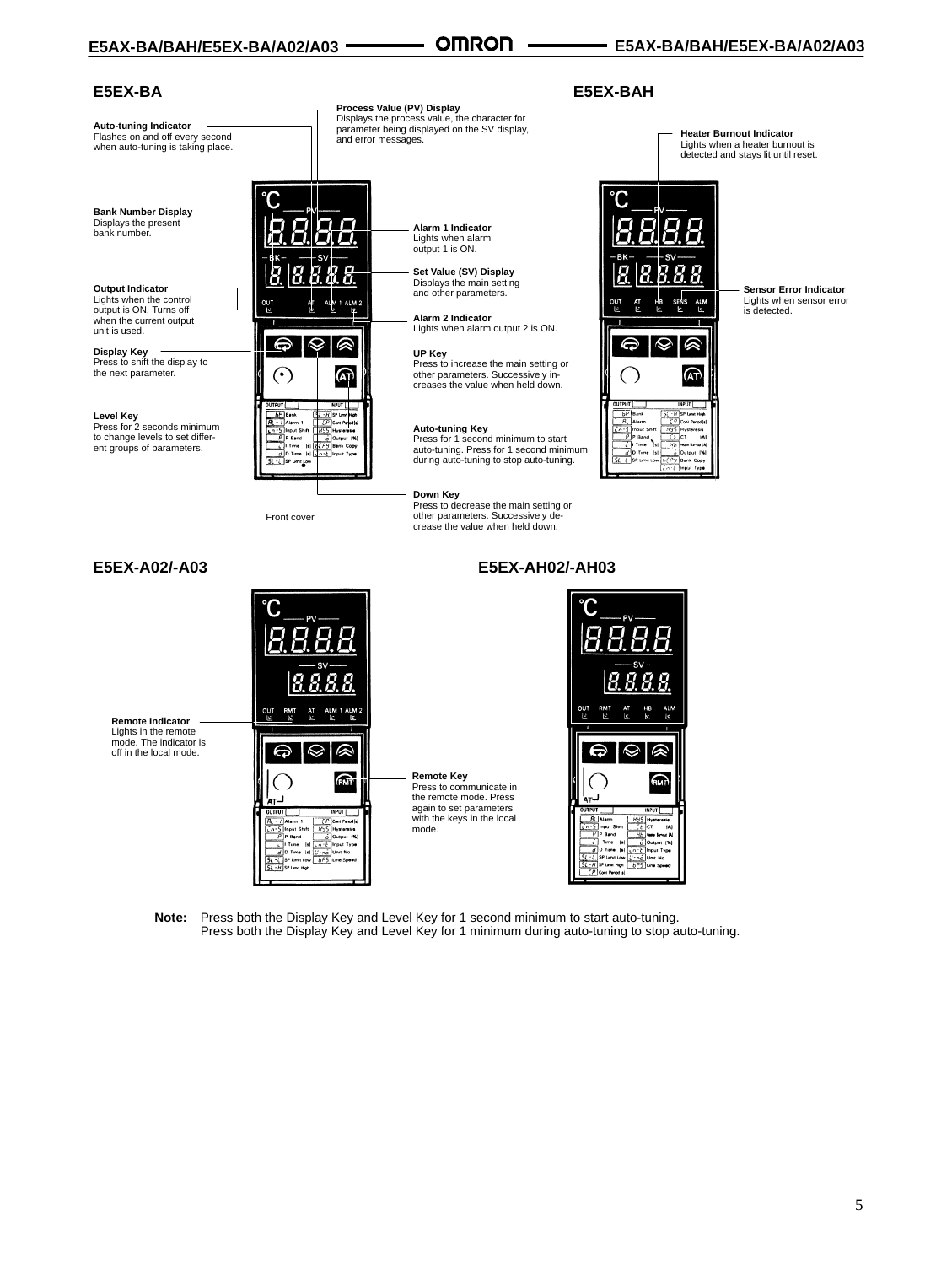## **Operation**

**NOTICE:** Always turn off the power supply to the Temperature Controller before changing any switch settings.

#### ■ Settings

1. Remove the internal mechanism from the housing. Lift the internal mechanism while pressing the hook at the bottom of the front panel.



Pull out the internal mechanism while holding down the hook with your finger.

2. Connect a Control Output Unit to the vacant socket on the printed circuit board as shown below.



To remove a Control Output Unit, push it up with the tip of a flat-blade screwdriver as shown below.



3. Six internal switches must be set on the E5EX: the function selector, the alarm mode selectors 1 and 2, the output selector, terminator switch, and the input type selector.

The figures show the locations of these switches and the protection switch on the internal mechanisms. The protection switch can be used to disable key operation.



#### **Output Selector (SW204, OUTPUT)**

| OEE |                                   |  |
|-----|-----------------------------------|--|
|     | $PII SF \leftrightarrow CIIRRFNT$ |  |

| Output  | Setting (factory-set to OFF) |
|---------|------------------------------|
| Current | JЛ                           |
| Pulse   |                              |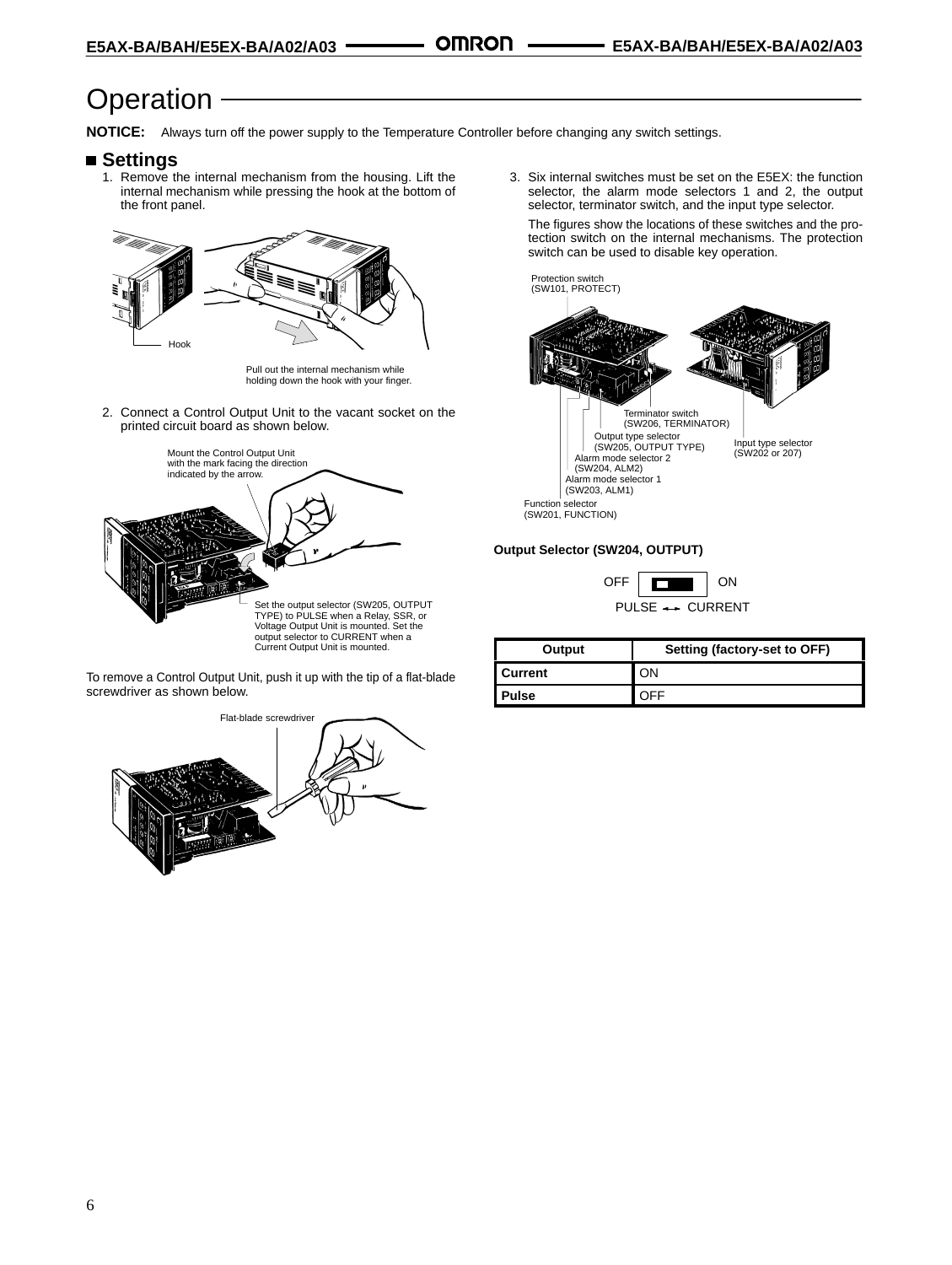#### ■ Input Type Selector **Thermocouple Selector (SW202, INPUT)**

This selector selects the temperature sensor to be used. It is factory-set to position 2 to designate a K-type (chromel-alumel thermocouple) temperature sensor. The following table lists the other possible settings for temperature sensors. Refer to temperature range charts under *Ordering Information* for further information.

The scale displayed (°C or °F) is selected by the function selector (SW201).



| <b>Switch</b>  | <b>Temperature</b> |               |    | Temperature range |                 |    |                   |
|----------------|--------------------|---------------|----|-------------------|-----------------|----|-------------------|
| setting        | sensor code        |               | °C |                   |                 | °F |                   |
| 0              | R                  | 0             |    | to 1,700          | 0               |    | to 3,000          |
| 1              | S                  | 0             |    | to 1,700          | 0               |    | to 3,000          |
| $\overline{2}$ | Κ                  |               |    | $-200$ to 1,300   |                 |    | $-300$ to $2,300$ |
| 3              | J                  | $-100$ to 850 |    |                   |                 |    | $-100$ to 1,500   |
| 4              | т                  | $-200$ to 400 |    |                   | $-300$ to $700$ |    |                   |
| 5              | Е                  | 0             |    | to 600            | 0               |    | to 1,100          |
| 6              | В                  | 100           |    | to 1,800          | 300             |    | to 3,200          |
| $\overline{7}$ | N                  | 0             |    | to 1,300          | 0               |    | to 2,300          |
| 8              | L                  | $-100$ to 850 |    |                   |                 |    | $-100$ to 1,500   |
| 9              | U                  | $-200$ to 400 |    |                   | $-300$ to $700$ |    |                   |

#### **Platinum Resistance Thermometer Selector (SW207, INPUT)**

This selector is factory-set to OFF to designate a JPt100-type temperature sensor. The settings and applicable ranges are shown in the following table.



| <b>Switch</b> | Temperature | Temperature range |                  |
|---------------|-------------|-------------------|------------------|
| setting       | sensor code | °€                | ∘⊏               |
| <b>OFF</b>    | JPt100      | $-99.9$ to 450.0  | $-99.9$ to 800.0 |
| אכ            | Pt100       | $-99.9$ to 450.0  | -99.9 to 800.0   |

**Note:** JPt100:100°C/139.16Ω PT100: 100°C/138.50Ω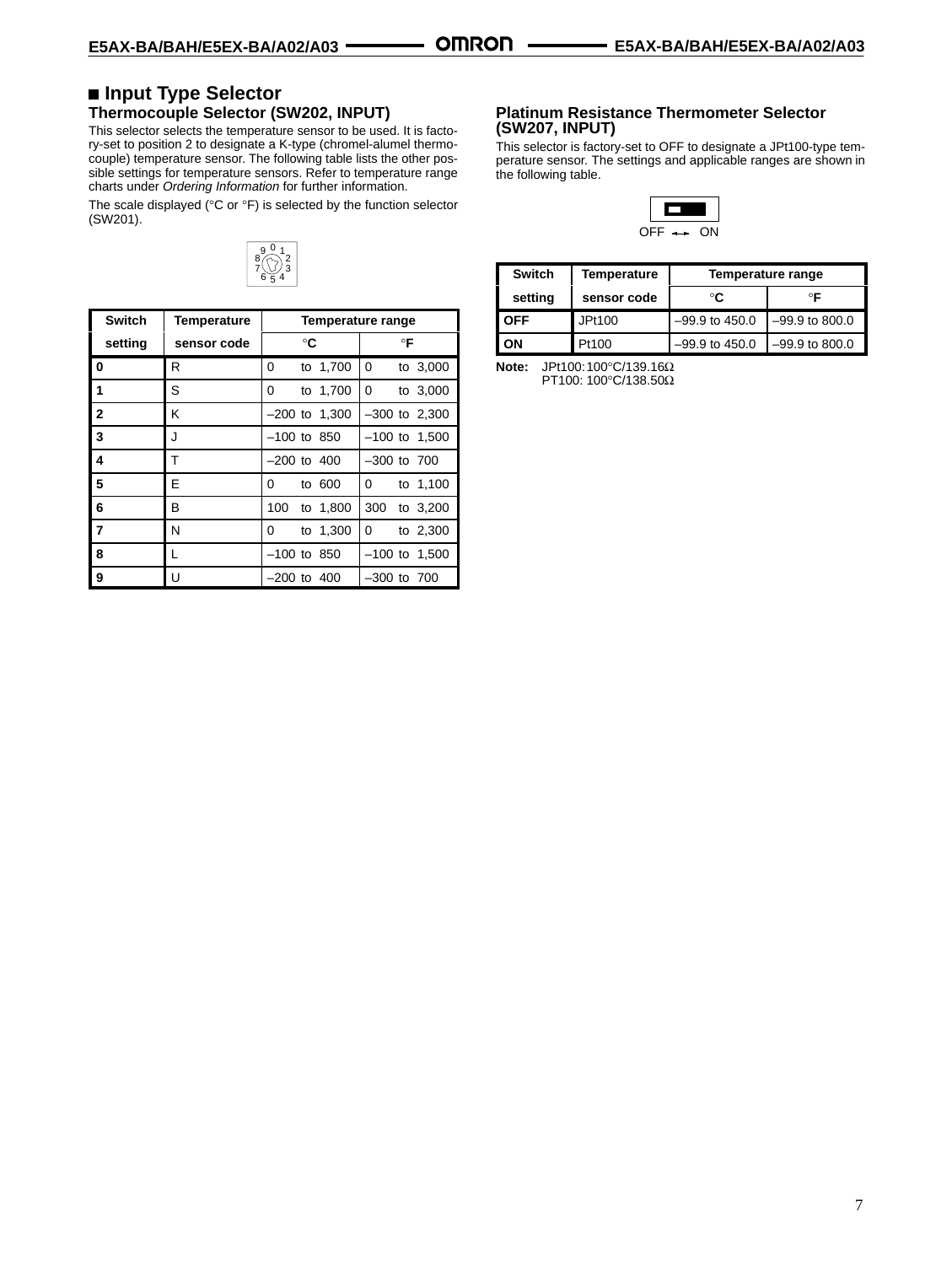## **Function Selector (SW201, FUNCTION)**

The DIP switch sets the operating parameters listed in the following table. All pins are factory-set to OFF.



#### **Controllers with Memory Banks**

| <b>Function</b>       | Pin<br>number  | Pin<br>setting    | <b>Setting</b>                |
|-----------------------|----------------|-------------------|-------------------------------|
| <b>Control mode</b>   | 1              | ON                | ON/OFF operation              |
|                       |                | <b>OFF</b>        | Feed-forward PID<br>operation |
| <b>Control output</b> | $\overline{2}$ | ON                | Normal (cooling)              |
|                       |                | <b>OFF</b>        | Reverse (heating)             |
| Input shift           | 3              | OΝ                | Enabled                       |
| (see Note 2)          |                | <b>OFF</b>        | Disabled                      |
| SP (set point)        | 4              | ON                | <b>Fnabled</b>                |
| protection cancel     |                | OFF               | Disabled                      |
| <b>Scale</b>          | 5              | OΝ                | $\circ$ F                     |
|                       |                | <b>OFF</b>        | °C                            |
| PID display           | 6              | OΝ                | Enabled                       |
|                       |                | OFF               | Disabled                      |
| <b>Bank No.</b>       | $\overline{7}$ | OΝ                | <b>Terminal input</b>         |
| selection             |                | OFF               | Key input                     |
| Not used.             | 8              | Leave turned OFF. |                               |

**Note:** 1. The set temperature value can be changed regardless of the position of the key protection switch (SW101, PROTECT) when pin 4 is set to the ON position.

> 2. The input shift function will be disabled regardless of the pin position when an input shift value of  $\tilde{0}$  is set.

| <b>Controllers with Communications Capability</b> |  |
|---------------------------------------------------|--|
|---------------------------------------------------|--|

| <b>Function</b>       | Pin<br>number | Pin<br>setting    | <b>Setting</b>                |
|-----------------------|---------------|-------------------|-------------------------------|
| <b>Control mode</b>   | 1             | ON                | ON/OFF operation              |
|                       |               | <b>OFF</b>        | Feed-forward PID<br>operation |
| <b>Control output</b> | 2             | ON                | Normal (cooling)              |
|                       |               | OFF               | Reverse (heating)             |
| Input shift           | 3             | OΝ                | Enabled                       |
|                       |               | <b>OFF</b>        | Disabled                      |
| SP (set point)        | 4             | ON                | Fnabled                       |
| protection cancel     |               | OFF               | <b>Disabled</b>               |
| <b>Scale</b>          | 5             | ON                | $\circ \mathsf{F}$            |
|                       |               | <b>OFF</b>        | $^{\circ}C$                   |
| PID display           | 6             | OΝ                | Enabled                       |
|                       |               | <b>OFF</b>        | <b>Disabled</b>               |
| Not used.             | 7             | Leave turned OFF. |                               |
| Loop back test        | 8             | OΝ                | Test                          |
|                       |               | <b>OFF</b>        | Normal                        |

**Note:** 1. The set temperature value can be changed regardless of the position of the key protection switch (SW101, PROTECT) when pin 4 is set to the ON position.

> 2. The input shift function will be disabled regardless of the pin position when an input shift value of  $\breve{0}$  is set.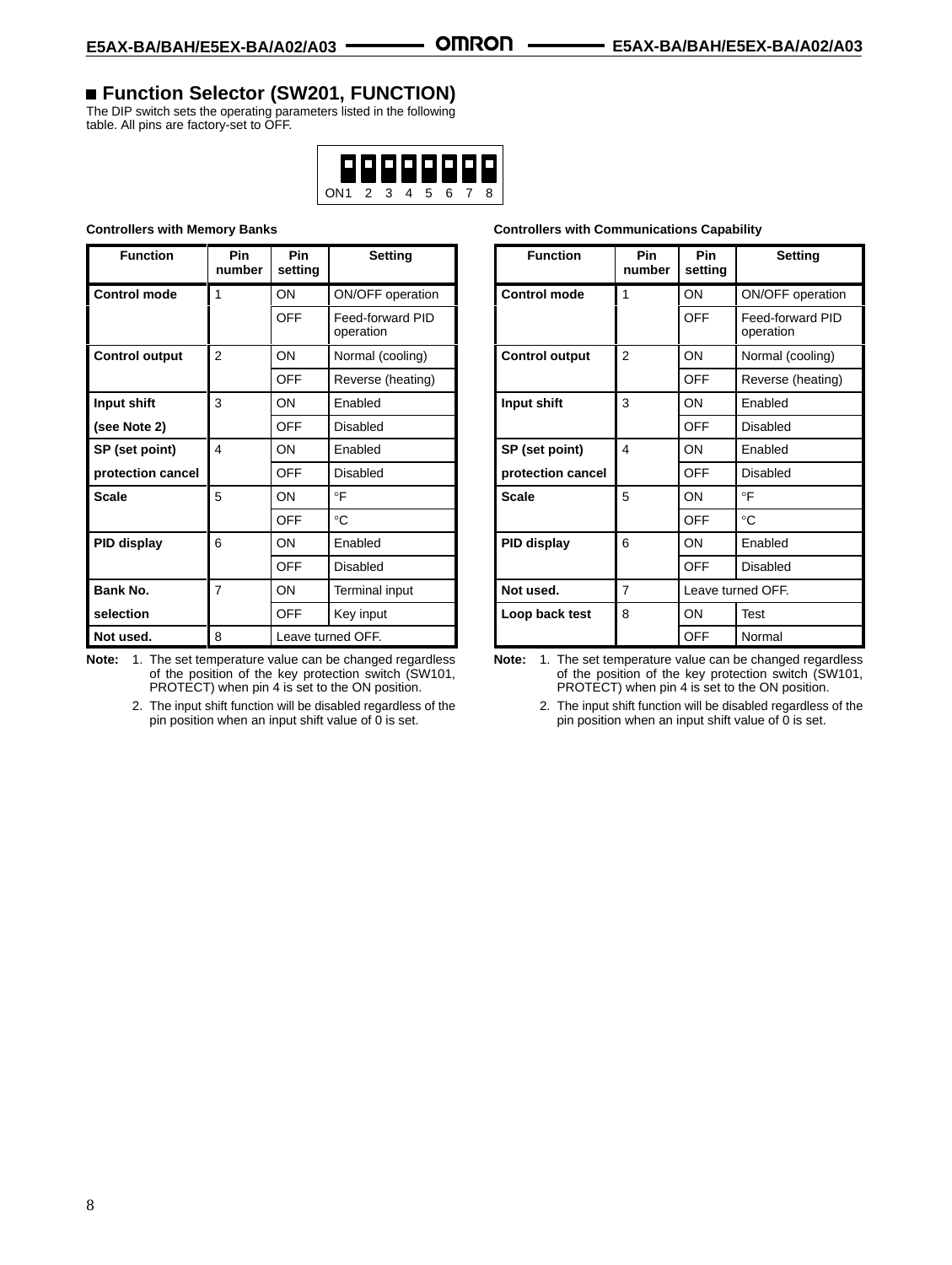## **Alarm Mode Selectors (SW203: ALM1; SW204: ALM2)**

Alarm mode selectors are provided on all Temperature Controllers. Alarm modes, listed in the following table, can be selected using this switch. The switch is factory-set to position 2, i.e., the upper-limit alarm mode.

| <b>Switch</b>  | <b>Mode</b>                                                          |                    |                                   | Alarm output                                   | <b>Setting range</b>                                                                   |
|----------------|----------------------------------------------------------------------|--------------------|-----------------------------------|------------------------------------------------|----------------------------------------------------------------------------------------|
| setting        | <b>Alarm operation</b>                                               | <b>Display</b>     | When X is positive                | When X is negative                             |                                                                                        |
| $\mathbf{0}$   | No alarm                                                             | No display         | <b>OFF</b>                        |                                                | ---                                                                                    |
| $\mathbf{1}$   | Upper- and lower-limit<br>alarm                                      | $\left] - \right[$ | l←X →⊢ X →                        | $---$                                          | Thermocouple: 0° to 9,999°C/°F<br>Platinum resistance thermometer:<br>0° to 999.9°C/°F |
| $\overline{2}$ | Upper-limit alarm                                                    | $---($             | $+X+$                             | $- X -$                                        | Thermocouple: -999° to<br>9,999°C/°F                                                   |
| 3              | Lower-limit alarm                                                    | $] - -$            | $-x +$                            | $- X -$                                        | Platinum resistance thermome-<br>ter: -99.9° to 999.9°C/°F                             |
| $\overline{4}$ | Upper- and lower-limit<br>range alarm                                | $-[$ ]-            | $+X+X+$                           | $---$                                          | Thermocouple: $0^\circ$ to 9,999 $^\circ$ C/ $^\circ$ F                                |
| 5              | Upper- and lower-limit<br>alarm<br>range<br>with<br>standby sequence | $J - E$            |                                   | ---                                            | Platinum resistance thermometer:<br>0° to 999.9°C/°F                                   |
| 6              | Upper-limit alarm with<br>standby sequence                           | $-$ - $E$          | $ -X- $                           | $-X-$                                          | Thermocouple: -999° to<br>9,999°C/°F                                                   |
| $\overline{7}$ | Lower-limit alarm with<br>standby sequence                           | $\exists \cdots$   | – X →                             | r X →                                          | Platinum resistance thermome-<br>ter: -99.9° to 999.9°C/°F                             |
| 8              | Absolute-value upper-<br>limit alarm                                 | $1 - 1$            | $ -X- $<br>$0^{\circ}C/\circ F$   | I <del>+</del> X →<br>$0^{\circ}$ C/ $\circ$ F |                                                                                        |
| 9              | Absolute-value lower-<br>limit alarm                                 | $7 - 1$            | r∸X →<br>$0^{\circ}$ C/ $\circ$ F | l + X →<br>$0^{\circ}C/\circ F$                |                                                                                        |

## **Key Protection Switch (SW101, PROTECT)**

The key protection switch is factory-set to the OFF position. When the key protection switch is ON, the Level Key, Up and Down Keys, and Auto-tuning Key cannot be operated. In effect, the E5EX is write-protected and the set values (such as the alarm value) can be only read out. However, when pin 4 of the function selector (SW201, FUNCTION) is set to the ON position (i.e., SP (set point) protection is cancelled), only the set temperature value can be changed.

## **Terminator Switch (SW206, TERMINATOR)**

The terminator switches of all the Temperature Controllers on a network must be set to the OFF position, except the terminator switch of the Temperature Controller working as the end unit (i.e. the Temperature Controller farthest from the host computer on a network). The terminator switch is factory-set to the OFF position.

**Note:** If the terminator is not designated correctly, the total current consumption will increase and communications errors could result.

## ■ **Inputting Parameters**

The Temperature Controller has three display levels 0, 1, and 2, in which only specific parameters can be set. Level 0 is the initial level and is automatically entered at power application. To change the mode to set or change a different group of parameters, hold down the Level Key for 2 seconds minimum. The display level mode changes as shown below. Actual displays vary with models and switch settings. If a display does not appear as expected, check your switch settings.

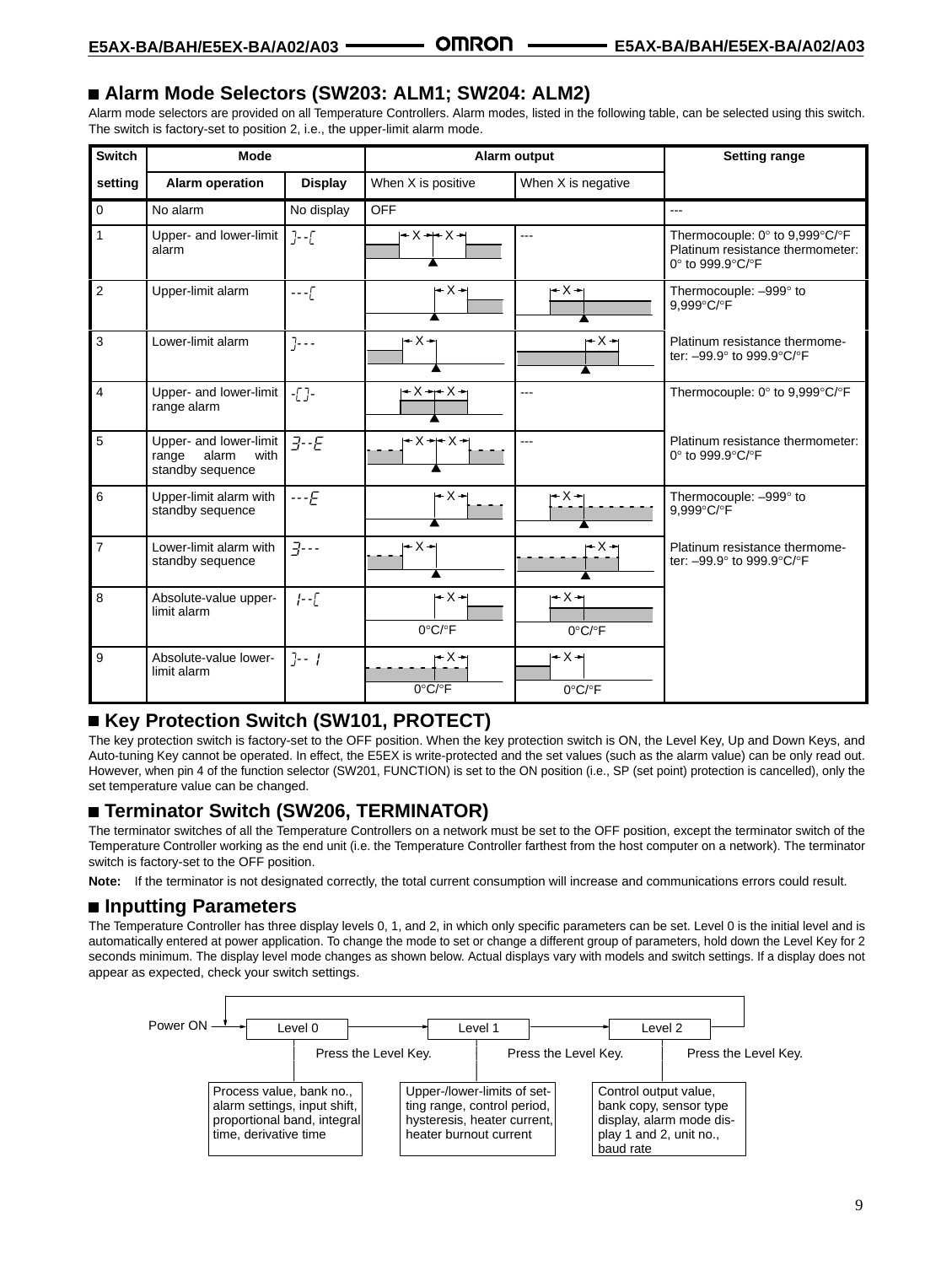#### **Level 0**

In this level, parameters such as the alarm setting, input shift values can be set or changed. When these parameters are being set or changed, the new values are displayed on the SV display. The parameter to be set or changed is selected by pressing the Display Key the required number of times.



- **Note:** 1. Displayed only when the alarm function is selected.
	- 2. Displayed only when the input shift display function is selected.
	- 3. Displayed only when the PID constant display function is selected.

#### **Process Value**

While the process temperature is displayed, the desired temperature can be set with Up and Down Keys. The value is factory-set to 0°C/°F.

#### **Bank No.:**

When " $b^{\mu}$  " is displayed on the PV display, the memory bank number can be set with Up and Down Keys. The memory bank number is factory-set to 0. This means the E5AX-BA/E5EX-BA operates with the values set in memory bank 0 if the memory bank number is not reset before use.

#### Alarm 1, 2: R-1, R-2

#### **Alarm:**

When "R " is displayed on the PV display, the alarm value for alarm output can be set on the SV display with Up and Down Keys. Usually, the alarm value is set as a deviation from the main setting, but it can also be set as an absolute value when the absolute value alarm mode is selected. The message is not displayed if the alarm mode selector is set to position 0. The value is factory-set to 0°C/°F.

#### **Input Shift:** -

When "in-5" is displayed on the PV display, the input shift value can be set on the SV display with Up and Down Keys. When a platinum resistance thermometer is used, the range is from –99.9° to 999.9°C/°F in units of 0.1°C/°F. If the displayed temperature does not need to be shifted, set 0°C/°F. This function is used to shift the temperature display form the measured value by a desired value, as shown by the examples in the following table:

| Input shift value                 | <b>Temperature</b><br>measured by sensor | <b>Displayed</b><br>temperature |
|-----------------------------------|------------------------------------------|---------------------------------|
| 0 (without shift)                 | $100^{\circ}$ C                          | $100^{\circ}$ C                 |
| 10 (offset by $10^{\circ}$ C)     | $100^{\circ}$ C                          | $110^{\circ}$ C                 |
| $-10$ (offset by $-10^{\circ}$ C) | $100^{\circ}$ C                          | $90^{\circ}$ C                  |

#### **Proportional Band:**

When the character " $P$ " is displayed on the PV display, the proportional band (P constant) can be changed using the Up and Down Keys. The new value will be displayed on the SV display. It can be set in a range from 0.1° to 999.9°C/°F in units of 0.1°C/°F. The value is factory-set to 40°C/°F.

#### **Integral Time :**

When the character " is displayed on the PV display, the integral time (I constant) can be changed using the Up and Down Keys. It can be set in a range from 0 to 3,999 seconds in units of 1 second. The value is factory-set to 240 seconds.

#### **Derivative Time :**

When the character " $d$ " is displayed on the PV display, the derivative time (D constant) can be changed using the Up and Down Keys. It can be set in a range from 0 to 3,999 seconds in units of 1 second. The value is factory-set to 60 seconds.

#### **Memory Bank Function**

The E5AX-BA/E5EX-BA has 8 memory banks (memory bank 0 through 7) where parameters such as main setting, alarm values, PID constants, and input shift values can be preset. By switching from a memory bank to another, different parameters can be selected at a time with ease.

#### **Memory Configuration of the E5AX-BA/E5EX-BA Memory Bank 0 to 7**

The following parameters are set separately for each bank. Main setting, alarms 1 and 2, input shift, proportional band, integral time, derivative time, and hysteresis.

#### **Common Data**

The same values are used for the following parameters, regardless of the bank setting. Upper-/lower-limit values of the setting range, and control period.

#### **Bank Number Display**

The selected memory bank number is displayed on the bank number display and the control operation is effected according to the parameters preset in the selected memory bank.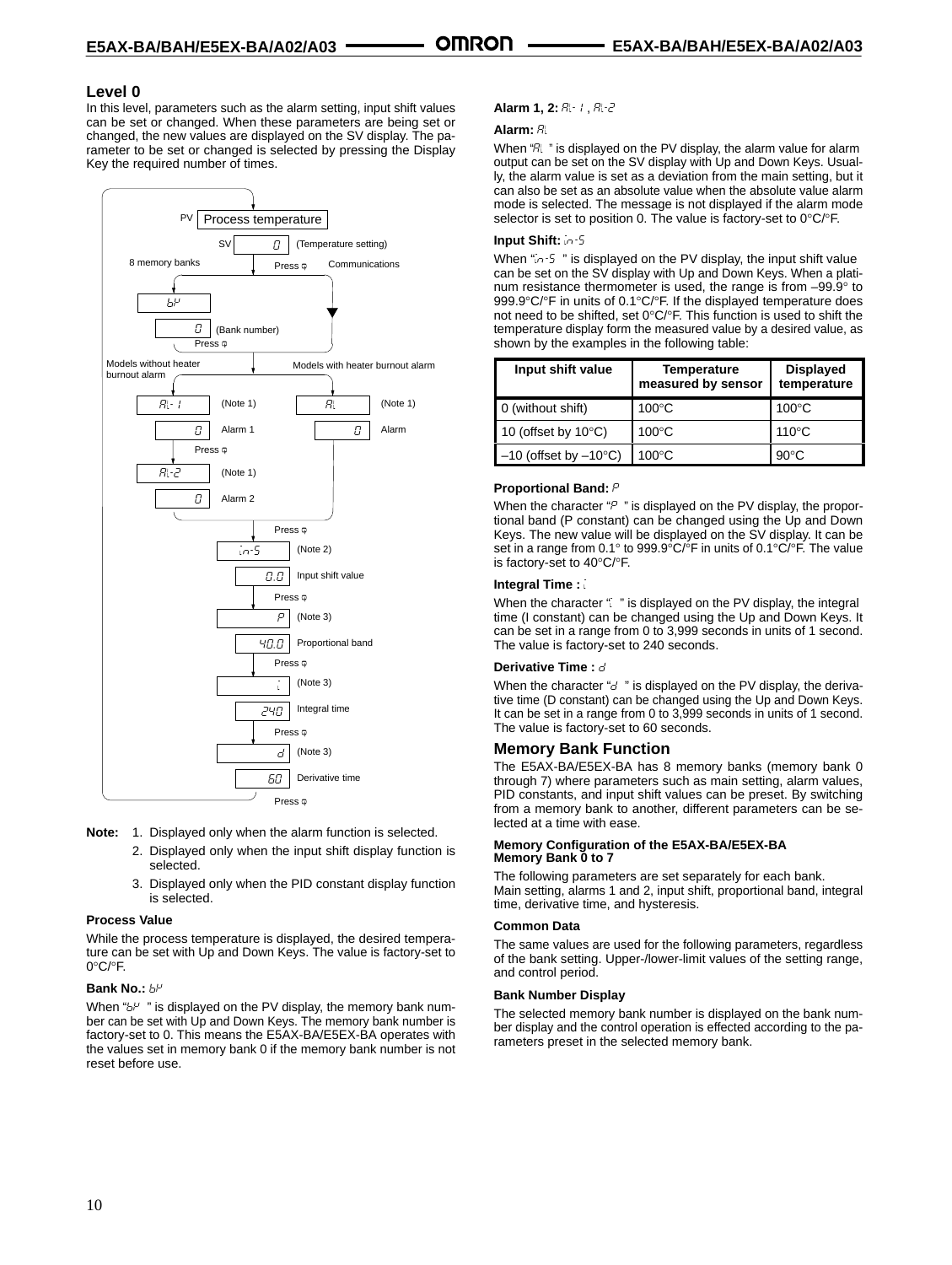#### **Selection of Bank Number**

- 1. To select the bank number with key input, set pin 7 of the function selector to the OFF position first. Select display level 1 with the Level Key and press the Display Key. Then select the bank number with the Up and Down Keys. The selected bank number will appear on the SV Display.
- 2. To select the bank number with the bank selection terminal input, set pin 7 of the function selector to the ON position first. Then connect (short-circuit) or disconnect (open) the following bank terminals to the SG terminal (terminal 1):

| Bank           | <b>Terminals</b>                          |
|----------------|-------------------------------------------|
| 0              | Disconnect all terminals.                 |
|                | Connect only Bank terminal 0 to SG.       |
| $\overline{2}$ | Connect only Bank terminal 1 to SG.       |
| 3              | Connect Bank terminals 0 and 1 to SG.     |
| 4              | Connect Bank terminal 2 to SG.            |
| 5              | Connect Bank terminals 0 and 2 to SG.     |
| 6              | Connect Bank terminals 1 and 2 to SG.     |
|                | Connect Bank terminals 0, 1, and 2 to SG. |

#### **Level 1**

In this level, parameters such as upper- and lower-limit values of the setting limit, control period, hysteresis, heater current, and heater burnout alarm are set.



- **Note:** 1. Not displayed in the ON/OFF control mode or when the output switch (SW205 OUTPUT TYPE) is set to CUR-RENT.
	- 2. Not displayed when the PID control with feed-forward circuitry is ON (when P is set to 0).

Lower/Upper Limits of Setting Range: 5L-L, 5L-H



Basically, the temperature range that can be measured is determined by the temperature sensor to be used. For example, when a K-type (chromel-alumel thermocouple) temperature sensor is selected, the measurable range is from –200° to 1,300°C. However, this temperature range can be narrowed, for example, to 0° to 400°C. To do this, set the lower-limit value of the temperature setting range, in this case to 0°C, on the SV display by using the Up and Down Keys while "5 | " is displayed on the PV display. Similarly, set the upper-limit value, 400°C, while "5l-H" is displayed. If the process temperature falls below the set lower-limit value or exceeds the set upper-limit value, it is displayed on the PV display within the temperature range of the temperature sensor.

#### **Control Period:**

When " $LP$ " is displayed on the PV display, the control period can be set or changed in a range from 1 to 99 seconds in units of 1 second. The factory setting is 20 seconds. When a Voltage Output Unit is used, it is recommended that the control period be set to 20 seconds or less (ideally, about 2 seconds), so that the control operation can be performed more accurately.



#### **Hysteresis:**

The hysteresis value for the ON/OFF control can be set in a range from  $0.0^\circ$  to 999.9 $\degree$ C/ $\degree$ F while " $H_2$ 5" is displayed on the PV display using the Up and Down Keys. The value is factory-set to 0.8°C/°F.



#### **Heater Burnout Alarm:**

A burnout current value can be set to detect heater failure. First, the current measured in the heater current value mode will be displayed in amperes. The normal current value is the current value with the control output ON. Disconnect the heater and read the current value and obtain the set value from the following:

Normal current value + Current value with disconnected heater 2

Use the Display Key and set the PV display to  $Hb$ . The difference between the normal current and the one with a disconnected heater should be 2.5 A minimum. If it is less than 2.5 A, the operation to detect heater disconnection will not be stable. The value can be set in a range of 0.1 to 49.9 A in units of 0.1 A.

- **Note:** 1. Do not allow a current exceeding 50 A to flow in the Controller; the maximum continuous heater current is 50 A.
	- 2. Set the value to 0.0 A if the heater burnout alarm is not used, in which case the alarm will not function at all.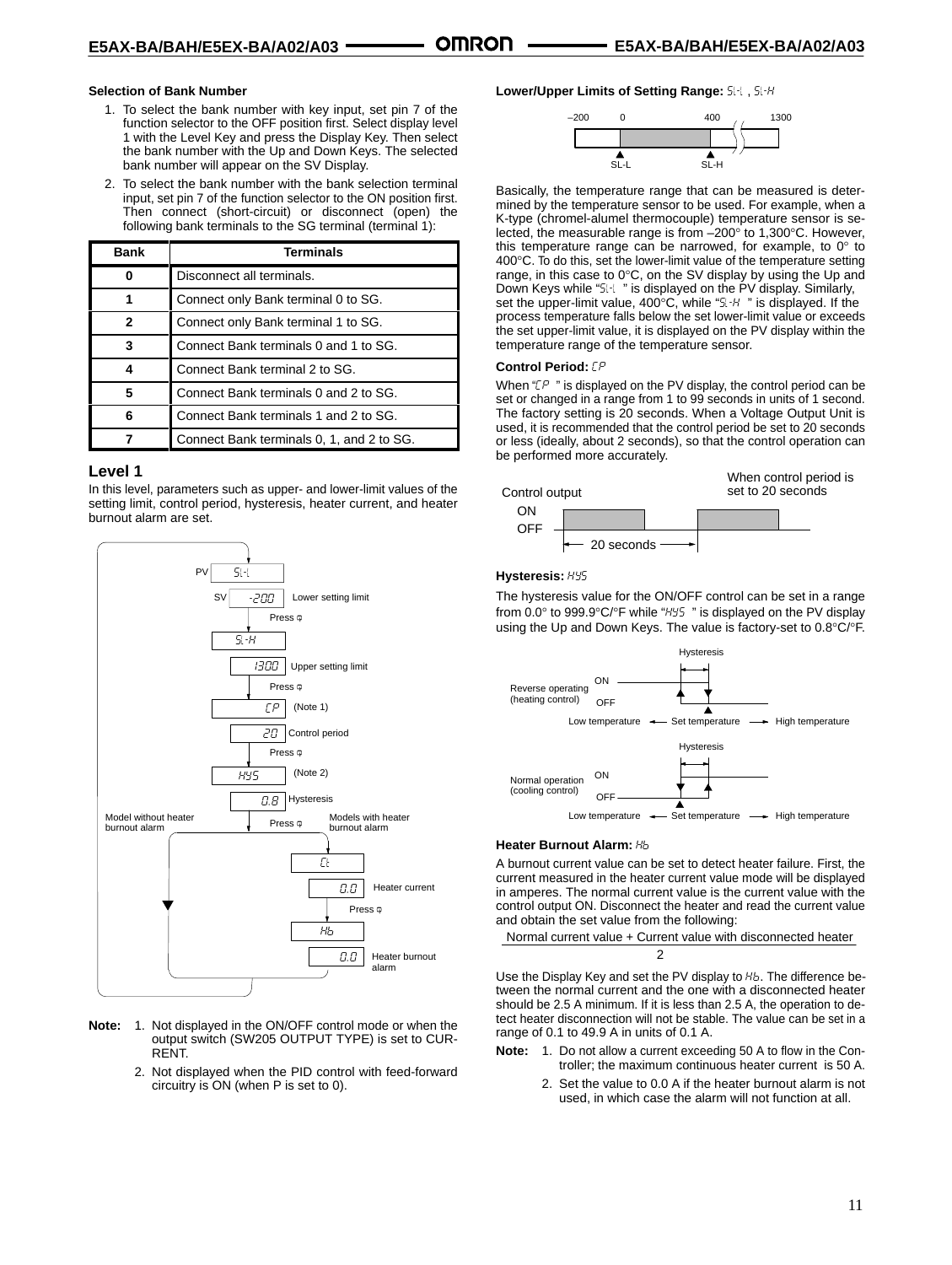**Heater Burnout Alarm and Sensor Failure Alarm**

| Alarm                                       | Heater burnout alarm                                                              | Sensor failure alarm                                                                          |
|---------------------------------------------|-----------------------------------------------------------------------------------|-----------------------------------------------------------------------------------------------|
| <b>Output terminal</b>                      | Output to heater burnout alarm output terminals.                                  |                                                                                               |
| <b>Output ON</b>                            | Alarm output turns ON when heater burnout<br>is detected.                         | Alarm output turns ON when sensor failure is<br>detected.                                     |
| Output display monitor                      | HB on front panel is lit.                                                         | SENS on front panel is lit. (Not incorporated<br>by the model with a communications function) |
| <b>Output retention function</b>            | Yes                                                                               | <b>No</b>                                                                                     |
| <b>Output retention reset</b>               | Set heater burnout alarm value to 0.0 A or<br>switch power OFF and then ON again. | Output turns OFF when sensor failure<br>condition is removed.                                 |
| Influence on control output/alarm<br>output | No.                                                                               | Yes (see page 15 5.Err flushing)                                                              |

**Connections to Temperature Controller**

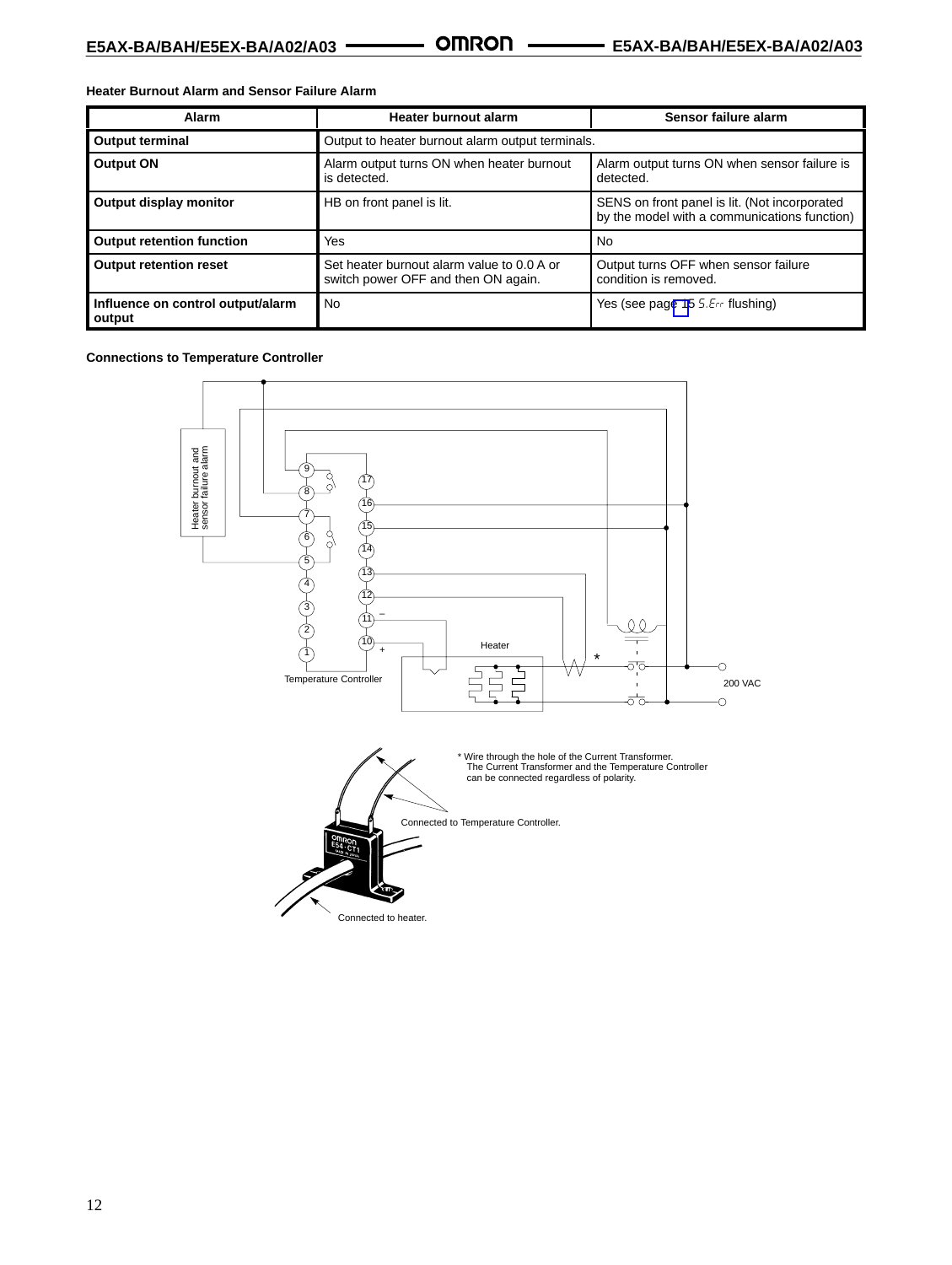#### **Level 2**

Level 2 is used both to display switch settings, to copy bank settings, and to set the unit number and baud rate for communications. When the Level Key is pressed for 2 seconds minimum after power application, "5 I is displayed on the PV display. When the Level Key is held down for another 2 seconds "5H i" appears, "a " will be displayed on the PV display, and you will be in setting level 2 and can use the features described below.

#### **Control Output Value:**

When the Temperature Controller enters level 2, the control output value is displayed on the SV display in a range of 0.0% to 100%.

#### **Bank Copy Function: bLPY**

The bank copy function makes it possible to copy the parameters other than the main setting that have been stored in bank 0 to any other bank(s) (banks 1 through 7), which require the following steps:



**Note:** Displayed only when the alarm function is selected.



- **Note:** 1. The parameters stored in bank 0 can be copied to banks 1 through 7.
	- 2. When the parameters of bank 0 are copied, the old parameters of other banks are replaced with the parameters of bank 0.

#### **Input Type:** -

When "in-t" is displayed on the PV display, the present setting of the input type selector (SW202) is displayed on the SV display. The following table shows the messages that may be displayed:

#### **Thermocouple Type (SW202, INPUT)**

| <b>Display</b>       | <b>Sensor</b> |
|----------------------|---------------|
| $r$ $Pr$             | R             |
| 5P <sub>r</sub>      | S             |
| $P$ $CR$             | Κ             |
| $\vdots$ if          | J             |
| E                    | Т             |
| $E$ $Cr$             | E             |
| $b$ $Pr$             | B             |
| $\cap$               | N             |
| $\cup$ $\mathcal{I}$ |               |
| U CC                 | U             |

**Platinum Resistance Thermometer Type (SW207, INPUT)**

| <b>Display</b> | <b>Sensor</b> |
|----------------|---------------|
|                | JPt100        |
| ◡              | Pt100         |

**Note:** JPt100:100°C/139.16Ω PT100: 100°C/138.50Ω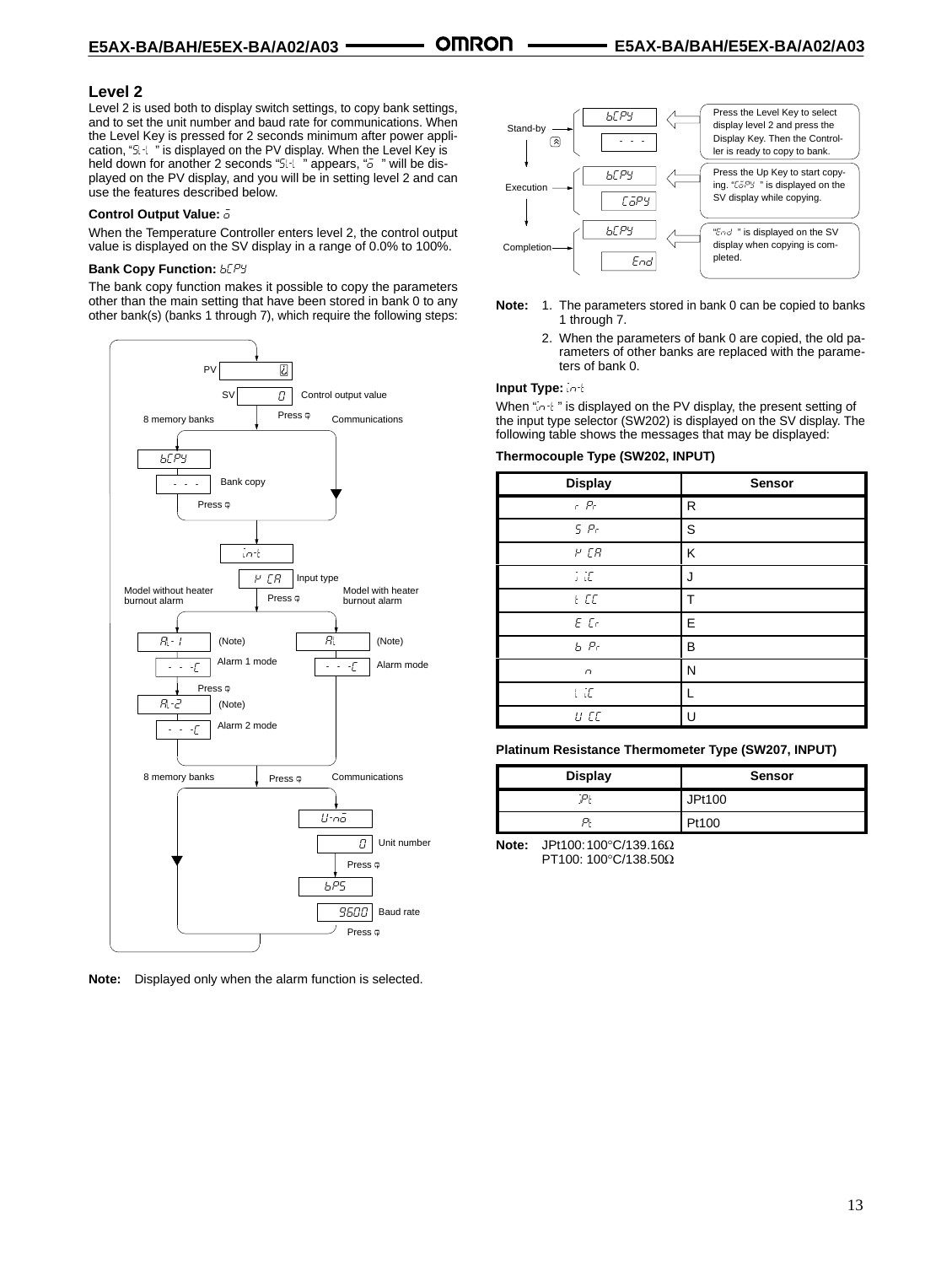#### **AL (Alarm Mode):**  (SW203, ALM2)

When "R " is displayed on the PV display in level 2, alarm output mode or the present setting of the corresponding alarm mode selector (SW203, ALM1/SW204, ALM2) is displayed on the SV display. The following table shows the messages that may be displayed.

| <b>Display</b> | Alarm mode                                             |  |  |
|----------------|--------------------------------------------------------|--|--|
| No display     | No alarm                                               |  |  |
| ]--[           | Upper- and lower-limit alarm                           |  |  |
| $---$          | Upper-limit alarm                                      |  |  |
| $7 - -$        | Lower-limit alarm                                      |  |  |
| -[]-           | Upper- and lower-limit range<br>alarm                  |  |  |
| $7-F$          | Upper- and lower-limit alarms<br>with standby sequence |  |  |
| ---F           | Upper-limit alarm with<br>standby sequence             |  |  |
| $7 - -$        | Lower-limit alarm with<br>standby sequence             |  |  |
| 1--E           | Absolute-value upper-limit<br>alarm                    |  |  |
| $7 - 1$        | Absolute-value lower-limit<br>alarm                    |  |  |

## **Starting Control Operation**

The E5EX will start control operations as soon as power is turned on until power is turned off. Turn off the power and then turn it back on after setting the desired parameters.

#### **Auto-tuning**

When the Auto-tuning Key is pressed for 1 second minimum, the Temperature Controller automatically starts tuning the PID constants. While auto-tuning is in operation, the auto-tuning indicator on the front panel will flash. The Temperature Controller executes control based on the set PID constants (factory-set to  $P = 40^{\circ}C/\sigma F$ , I  $= 240$  seconds, and  $D = 60$  seconds) until the temperature of the controlled system reaches the main setting. After that, the Temperature Controller automatically adjusts the PID constants using the limit cycle method.

When the auto-tuning indicator turns off, the auto-tuning is terminated and PID constants are renewed.

Auto-tuning can be carried out regardless of whether the Temperature Controller is performing reverse (heating) or normal (cooling)

#### **Unit No.:** *U-no*

Each Temperature Controller must have a unit number to communicate with the host computer. When " $U \cap \bar{a}$ " is displayed on the PV display, use the Up and Down Keys to set an integral number of 0 through 99 as the unit number. The selected unit number will appear on the SV display. The unit number of each Temperature Controller must be different from one another or an error will result. The unit number is factory-set to 0.

#### Baud Rate: **bP5**

Each Temperature Controller must have a baud rate of 150, 300, 600, 1200, 2400, 4800 or 9600 bps to communicate with the host computer. When " $bP5$ " is displayed on the PV display, use the Up and Down Keys to set a baud rate on the Temperature Controller. The selected baud rate will appear on the SV display, which, however, will be effective only after the power to Temperature Controller is turned off once and turned on again. The baud rate is factory-set to 9600 bps.

operation. To stop auto-tuning, press the Auto-tuning Key again for 1 second minimum. Auto-tuning can be executed at any time: at power application, while the temperature is rising, or after the control action has stabilized.

#### **Limit Cycle Method**

The optimum PID constants are calculated by varying the control output value and generating external oscillation.

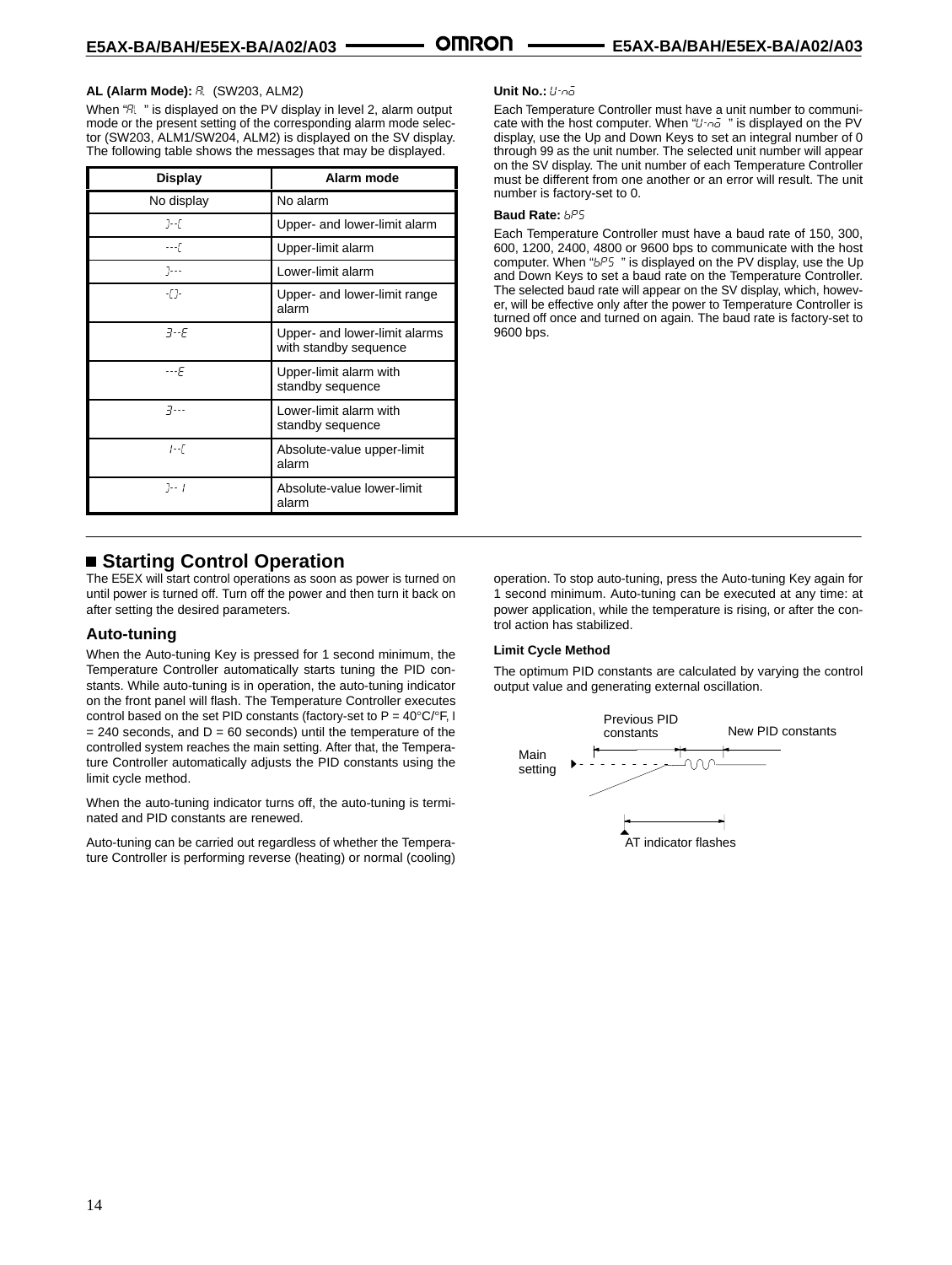### <span id="page-14-0"></span> **Error Messages**

The Temperature Controller is provided with self-diagnostic functions, and will display an error message on the PV display when an error is detected.

| <b>Message</b>                                           | Cause                                                                                                                                                                                     | <b>Control output</b>                                                                | Alarm output                                                                             |                                                                  |
|----------------------------------------------------------|-------------------------------------------------------------------------------------------------------------------------------------------------------------------------------------------|--------------------------------------------------------------------------------------|------------------------------------------------------------------------------------------|------------------------------------------------------------------|
|                                                          |                                                                                                                                                                                           | Pulse output                                                                         | Current output*                                                                          |                                                                  |
| FFFF                                                     | Input temperature has exceeded the upper<br>limit of the temperature range by more than<br>$20^{\circ}$ C                                                                                 | OFF during reverse<br>(heating) operation<br>ON during normal<br>(cooling) operation | 4 mA during reverse<br>(heating) operation<br>20 mA during normal<br>(cooling) operation | Sends alarm signal in<br>accordance with the<br>set alarm mode.* |
|                                                          | Input temperature has fallen below the lower<br>limit of the temperature range by more than<br>$20^{\circ}$ C.*                                                                           | ON during reverse<br>(heating) operation<br>OFF during normal<br>(cooling) operation | 20 mA during reverse<br>(heating) operation<br>4 mA during normal<br>(cooling) operation | Sends alarm signal in<br>accordance with the<br>set alarm mode.* |
| 5.ErrJ.<br>(flashes)                                     | The thermocouple has burned out or<br>short-circuit bar has been removed. The plati-<br>num resistance thermometer has burned out<br>or A and B terminals have been short-cir-<br>cuited. | <b>OFF</b>                                                                           | Approx. 1 mA                                                                             | Sends alarm signal in<br>accordance with the<br>set alarm mode.  |
| $E$ $l$ $l$ $l$ (flashes)<br>$E\overline{333}$ (flashes) | Memory failure $(E + E)$ or A/D converter failure<br>(E333) has occurred. Temperature Controller<br>must be repaired if recovery is not made by<br>turning power off once and on again.** | <b>OFF</b>                                                                           | Approx. 1 mA                                                                             | <b>OFF</b>                                                       |

\*When the temperature resistance thermometer is used, this message is displayed when the temperature has fallen below -99.9°C. \*\*E333 also appears if a PT platinum resistance thermometer is connected to E5EX thermocouple models.

## **Connection with G3PX Power Controller**

Refer to the G3PX data sheet for the details of the G3PX Power Controller.

The following is possible by connecting the E5AX/E5BX to the G3PX:

Using the current output, more precise temperature control will be performed. The life of the heater will be prolonged.

#### **Connection Example:**

**Current Output (4 to 20 mA) Model with G3PX**

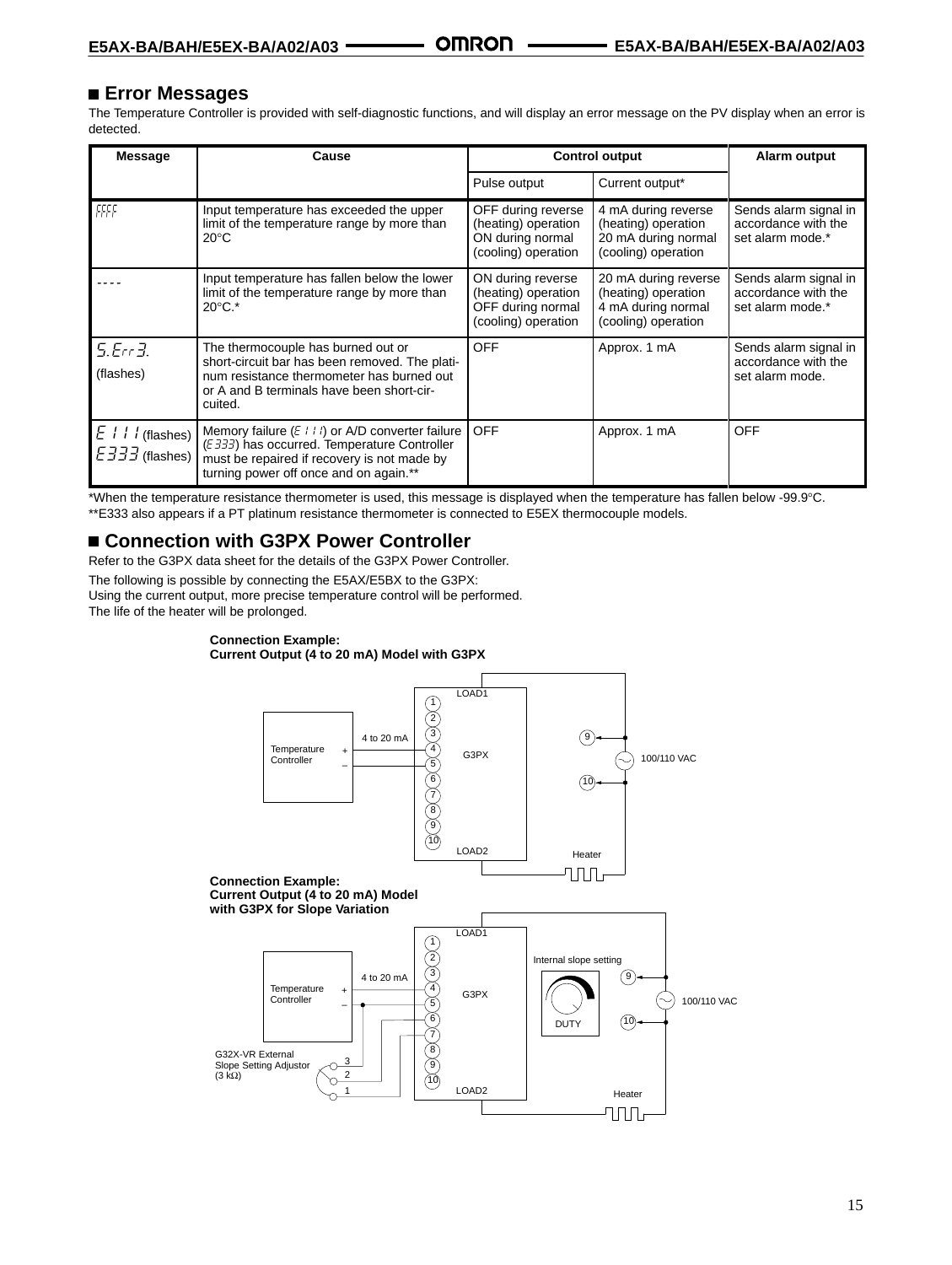| <b>Classification</b>                          | <b>Basic model</b>                                                                                                                                              |            | High performance model |                           |                           |                           |
|------------------------------------------------|-----------------------------------------------------------------------------------------------------------------------------------------------------------------|------------|------------------------|---------------------------|---------------------------|---------------------------|
| <b>Model</b>                                   | G3PX-220EU                                                                                                                                                      | G3PX-240EU | G3PX-260EU             | G3PX-220EH<br>-CT03/-CT10 | G3PX-240EH<br>-CT03/-CT10 | G3PX-260EH<br>-CT03/-CT10 |
| Apperance                                      | G<br>$\begin{matrix} 0.01001\\ 0.01936-2.0011\\ 2.00101\\ 0.01101\\ 0.01101\\ \end{matrix}$<br>$\Xi_{\overline{\mathbb{Z}}^n_{\geq 0}}$ .<br>$(40-A type)$<br>à |            |                        | G<br>$(40-A$ type)        |                           |                           |
| <b>Phase</b>                                   | Single-phase                                                                                                                                                    |            |                        |                           |                           |                           |
| Applicable load                                | Resistive or inductive load                                                                                                                                     |            |                        |                           |                           |                           |
| Output display                                 | Yes (level indicator)                                                                                                                                           |            |                        |                           |                           |                           |
| Heater burnout/short-mode<br>failure detection | No                                                                                                                                                              |            |                        | Yes                       |                           |                           |
| <b>Rated output</b>                            | 20 A                                                                                                                                                            | 40 A       | 60 A                   | 20 A                      | 40 A                      | 60 A                      |
|                                                | 100/110/200/220 VAC                                                                                                                                             |            |                        |                           |                           |                           |
| Frequency                                      | 50/60 Hz                                                                                                                                                        |            |                        |                           |                           |                           |
| Input signal for control                       | Current input (analog control output signal):4 to 20 mA<br>Voltage input (ON/OFF control input signal):5 to 24 VDC<br>$3 k\Omega$ (B type, 2 W min.)            |            |                        |                           |                           |                           |
| <b>External slope setting</b>                  | $3 k\Omega$ (B type)                                                                                                                                            |            |                        |                           |                           |                           |
| Alarm relay output                             | SPDT, 250 VAC; 8 A at 30 VDC                                                                                                                                    |            |                        |                           |                           |                           |

## ■ Connection Example of Temperature Controller and SSR



| Model                                | G3PA                                              | G3NH                             | G3N                                    | G3NE                                             | G3B                                             |
|--------------------------------------|---------------------------------------------------|----------------------------------|----------------------------------------|--------------------------------------------------|-------------------------------------------------|
| Appearance                           | $\mathbb{R}$<br>屬<br>Ŗ<br>سليل.<br>- الأ          | o,<br><b>STATE</b>               |                                        |                                                  |                                                 |
| <b>SSRs connected</b><br>in parallel | $12$ pcs.                                         | 8 pcs.                           | 6 pcs.                                 | 2 pcs.                                           | 6 pcs.                                          |
| <b>Rated input</b><br>voltage        | 5 to 24 VDC                                       | 5 to 24 VDC                      | 5 to 24 VDC                            | 5/12 VDC                                         | 5 to 24 VDC                                     |
| <b>Features</b>                      | Thin, monoblock<br>construction with<br>heat sink | For high-power<br>heater control | Standard model with<br>screw terminals | Compact, low-cost<br>model with tab<br>terminals | Socket, model with<br>5-A switching<br>capacity |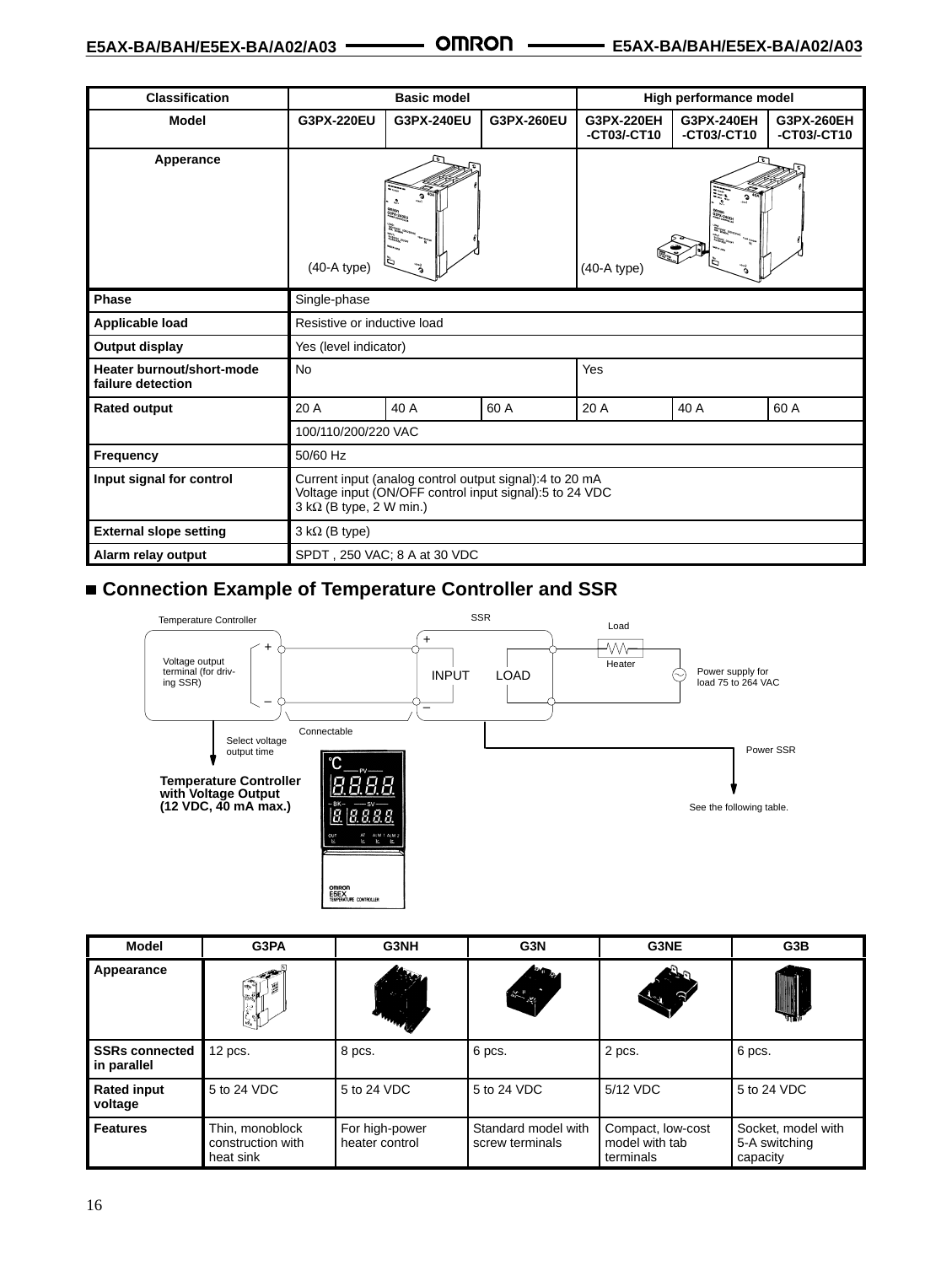## **Dimensions**

**Note:** All units are in millimeters unless otherwise indicated.



**E5AX-BA/E5EX-BA (with 8 Memory Banks)**

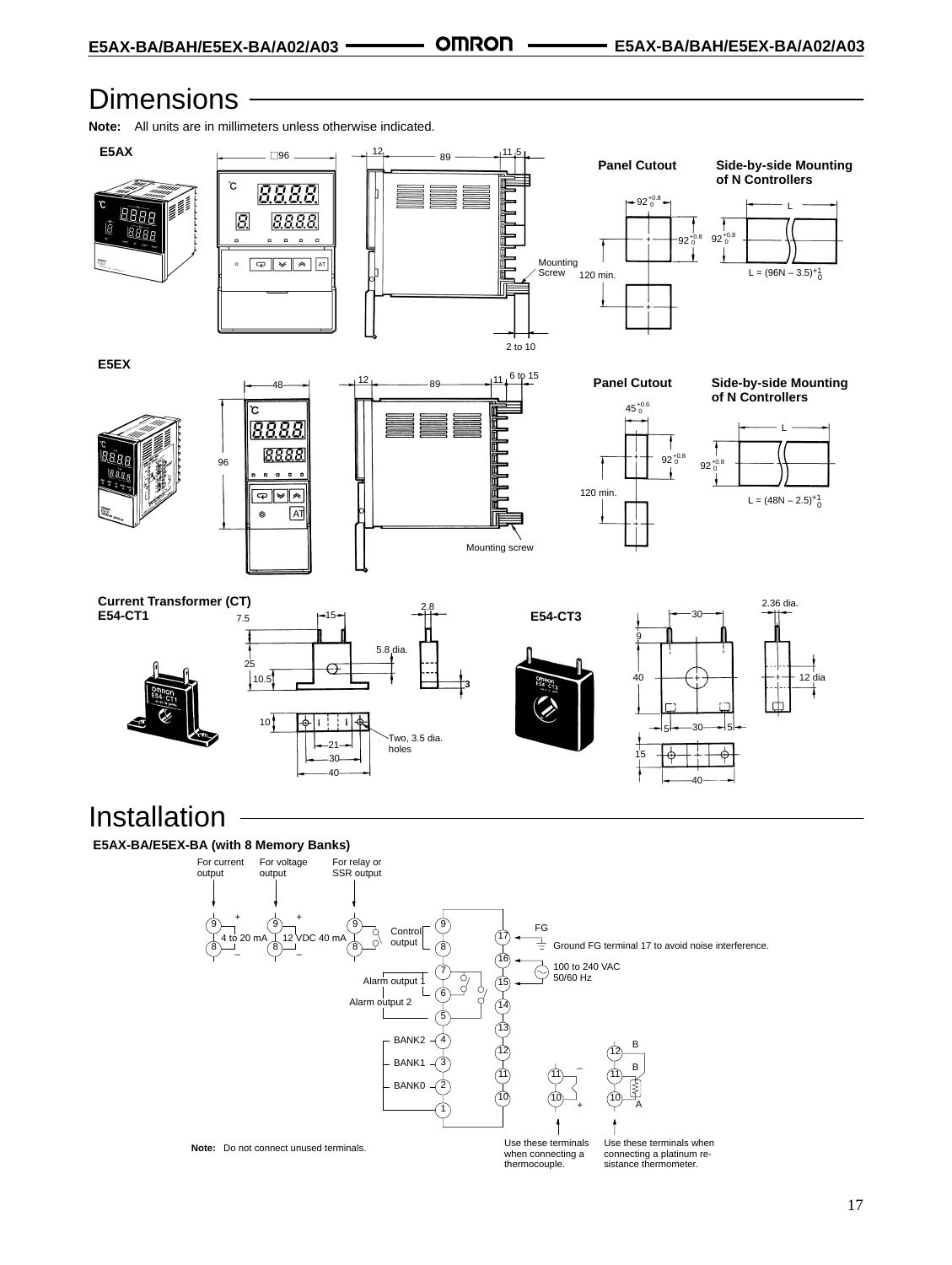#### **E5AX-BAH/E5EX-BAH (with Heater Burnout Alarm)**



#### **E5EX-AH02 (with RS-422 and Heater Burnout Alarm)**

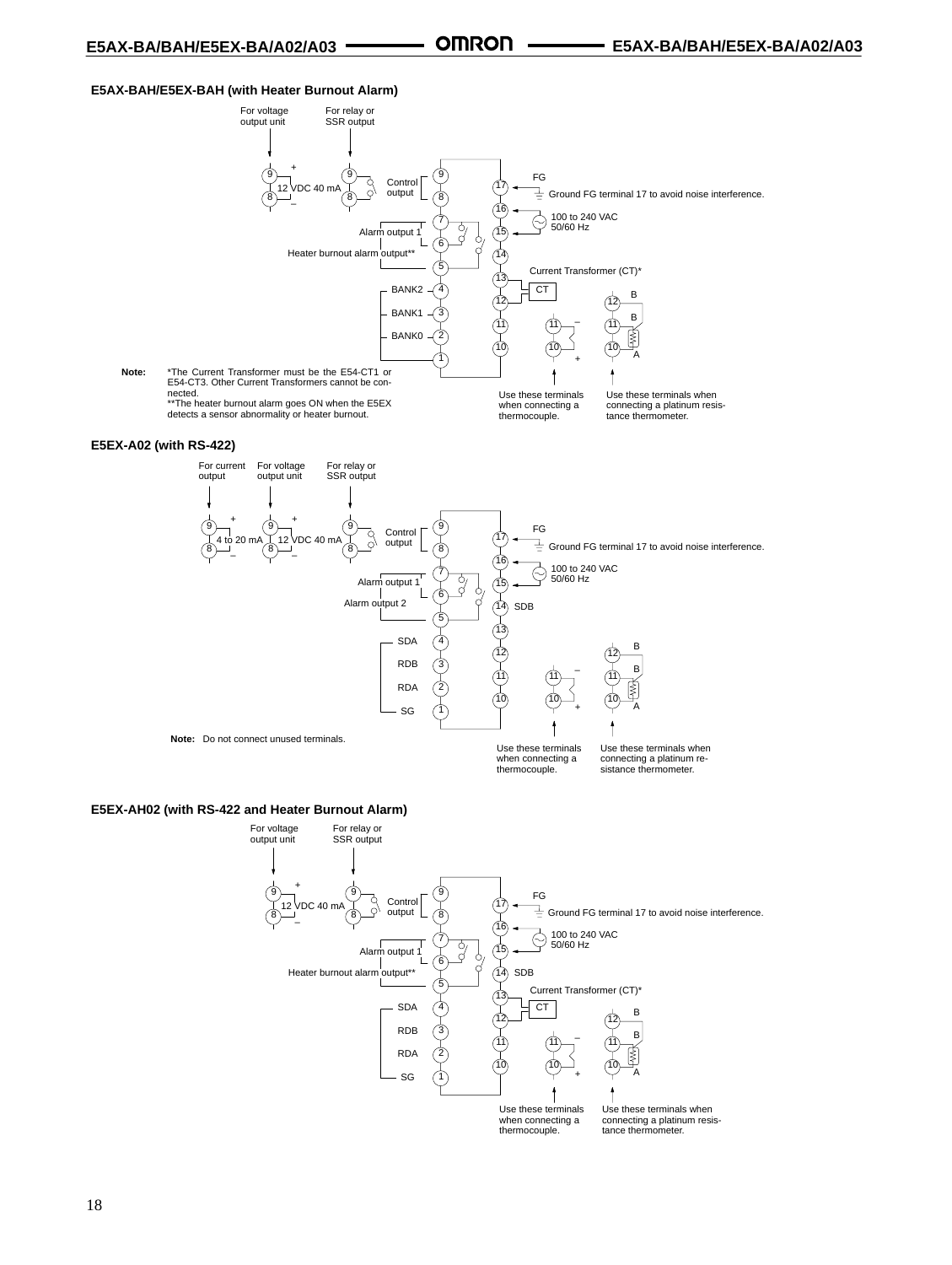#### **E5EX-A03 (with RS-485)**



#### **E5EX-AH03 (with RS-485 and Heater Burnout Alarm)**



## **Precautions**

#### **Mounting**

The dimensions of the Temperature Controller conform to DIN 43700. Recommended panel thickness is 1 to 8 mm.

Do not install the Temperature Controller in a location exposed to excessive dust or corrosive gases. Moreover, avoid locations subject to heavy vibration or shock, water or oil spray, or high temperatures. Any of these condition will affect product life.

Isolate the Temperature Controller from equipment that generates strong, high-frequency noises such as high-frequency welders, because such equipment may prevent proper operation.

Attach the two mounting brackets supplied with E5EX on the top and bottom of the Temperature Controller. Tighten the screws of the mounting brackets with your fingers.